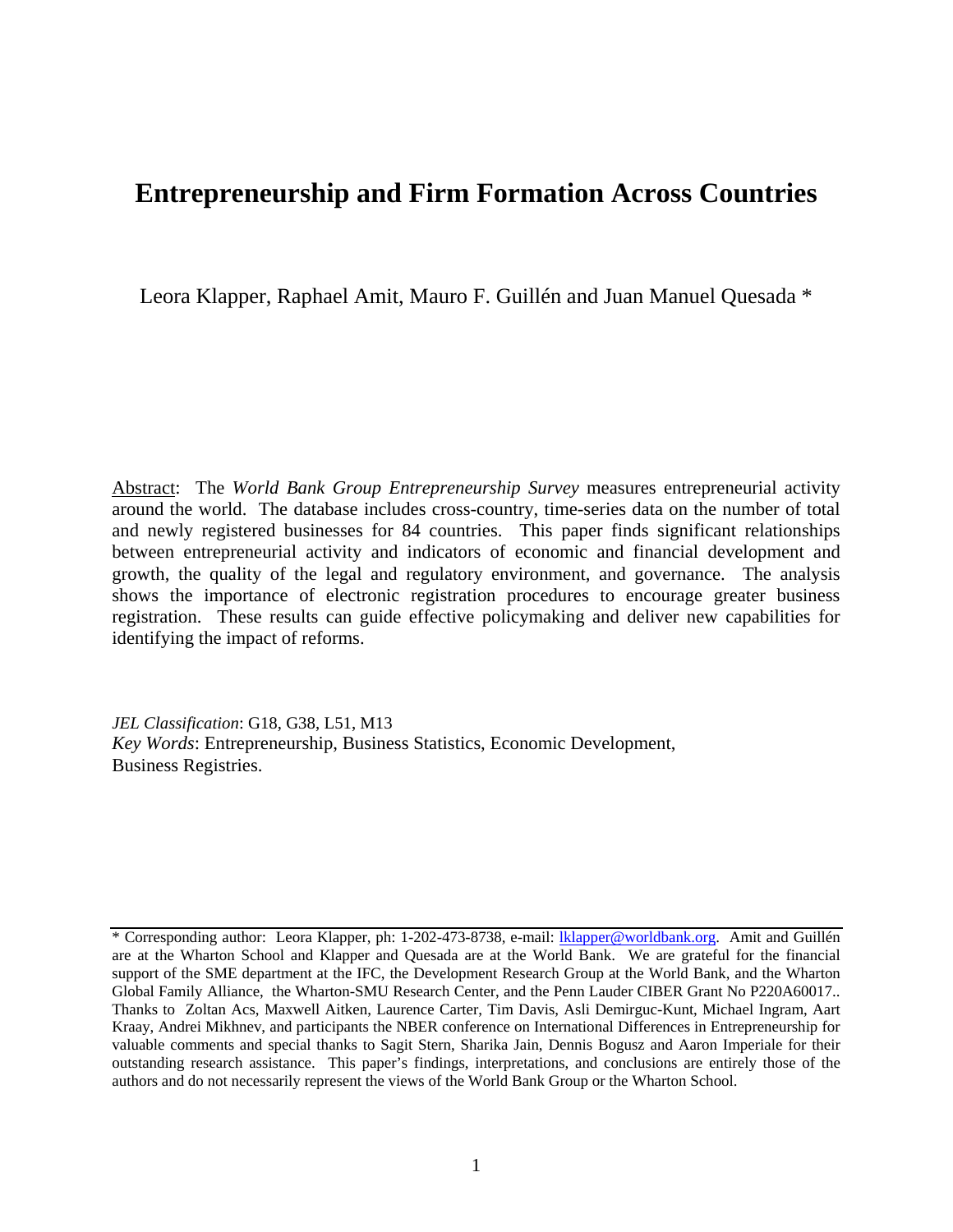#### **1. Introduction**

 Entrepreneurship is essential for the continued dynamism of the modern market economy and a greater entry rate of new businesses can foster competition and economic growth (Klapper, Laeven, and Rajan, 2007, Djankov, La Porta , Lopez de Silanes and Shleifer, 2002). In this regard, a comprehensive longitudinal study of entrepreneurial activity can assess time-varying and time-invariant determinants of firm-creation, and its relationship to economic growth and poverty reduction. Furthermore, from an evolutionary economics perspective, new research suggests that disparities in economic growth between advanced and less developed countries can narrow owing precisely to the growth of entrepreneurial activity (Galor and Michalopoulos, 2006). Empirical data can also help us better understand how entrepreneurs interact within their respective networks, wherein new business ideas are generated and businesses are created (Stuart and Sorenson, 2005). Additionally, there is a strong need to develop data sets to study how economic and political factors affect entrepreneurship. For instance, Brander, Hendricks, Amit, and Whistler (1998) used a longitudinal data set on the evolution of firm formation in Canada to document that economic growth is driven by new entry rather than by the growth of existing firms.

This study offers a methodology for collecting data on new business creation, serving as a first step in enabling research on the dynamic of entrepreneurial activity. Furthermore, the data can be used as a benchmark for changes in the composition of the private sector, and further advance the study of the impact of regulatory, political, macroeconomic, and institutional changes on entrepreneurship and growth.

 We find that business entry and density rates are significantly related to country-level indicators of economic development and growth, the quality of the legal and regulatory environment, ease of access to finance, and prevalence of informality. In the multivariate panel analyses, we find that the business environment, specifically the ease of starting a business and political corruption, remain significant indicators of total firm registrations, even after controlling for the level of economic development. These results are thus consistent with prior work on the efficient allocation of inputs and other resources to entrepreneurial activities (Jovanovic 1982). We also find significantly higher entry rates in countries with better governance. These results can guide effective policymaking and deliver new capabilities for identifying the impact of reforms.

2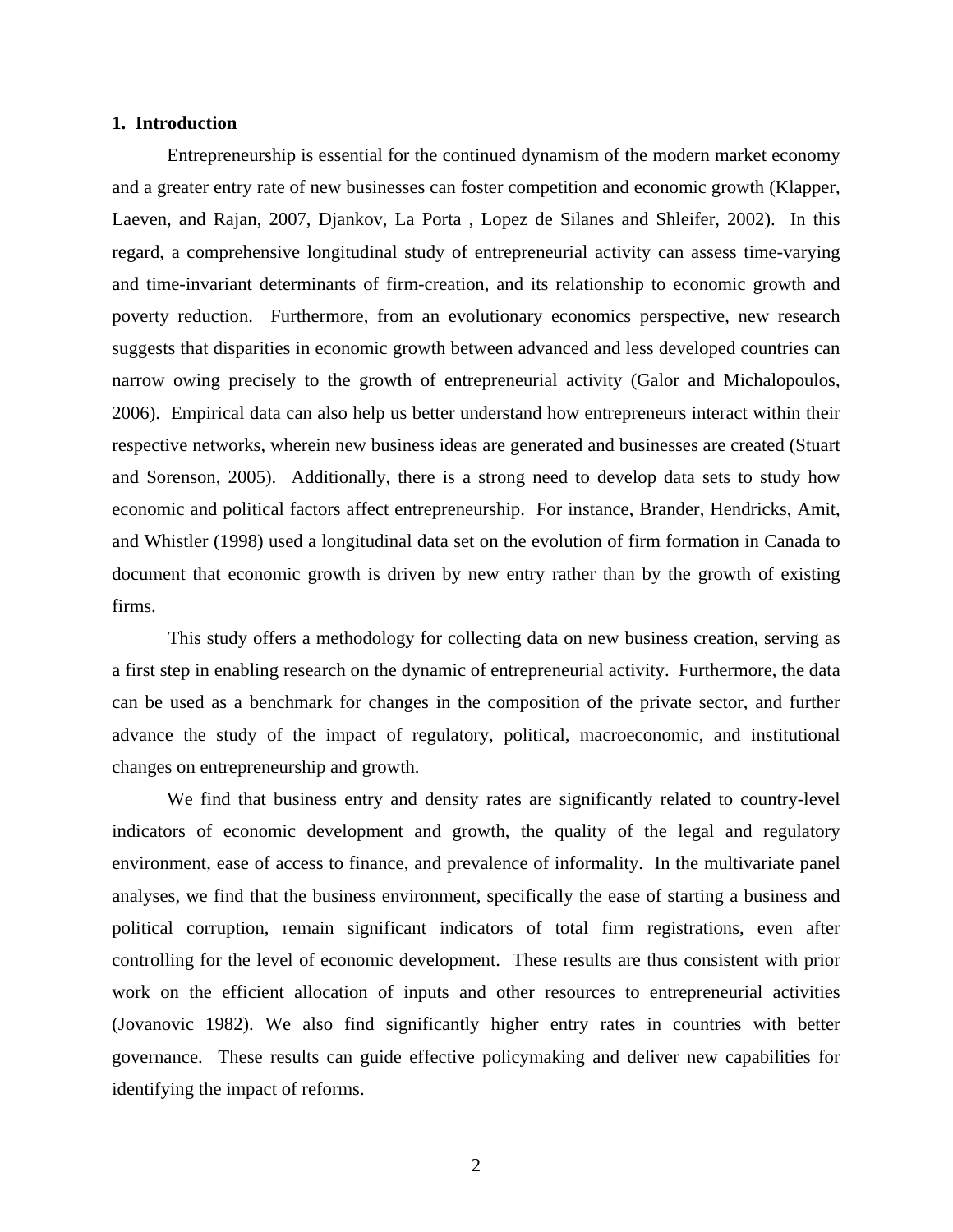#### **2. Methodology: How Do we Define Entrepreneurship?**

In order to measure entrepreneurship and make data universally comparable, we developed a methodology that can be applicable across heterogeneous legal regimes and economic systems. Previous efforts had been made in this regard, but the great majority focused solely on the developed world, and did not take into account differences in legal systems, sectors, and economic structures (see United Nations, 2005).

The definition of entrepreneurship lacks a common language (Outcalt, 2000). Joseph Schumpeter defined entrepreneurship as "the assumption of risk and responsibility in designing and implementing a business strategy or starting a business" (Schumpeter, 1949). J. W. Gough stated that entrepreneurship "refers to a person who undertakes and operates a new enterprise or venture, and assumes some accountability for the inherent risks" (Gough, 1969). For practitioners, entrepreneurship has generally been viewed as the process of creating new wealth. The entrepreneurial process centers on the discovery, creation and profitable exploitation of markets for goods and services. Therefore, and for the purposes of the analysis in this study, entrepreneurship is defined as:

## *The activities of an individual or a group aimed at initiating economic activities in the formal sector under a legal form of business.*

Notably, this definition excludes informal sector initiatives. This exclusion is based on the difficulties of quantifying the number of firms in the informal sector, rather than on its relevance for developing economies (Boegh, Nielsen and Ploving, 1997). The only way to measure the informal sector is through economic censuses, which due to their high costs are infrequently collected. In addition, our goal is to measure the growth of the formal private sector, relative to the informal sector, and factors that encourage firms to transition to the formal sector.

 After defining our measure of entrepreneurship, we need to create a standard unit of measurement. Generally, entrepreneurial activities are carried out in the form of a "business." Statistical agencies around the world define "business" in many different ways based on the sources of available administrative data (Vale, 2005). Due to the lack of a universally-agreedupon definition of what constitutes a business, agencies have formulated either an economic,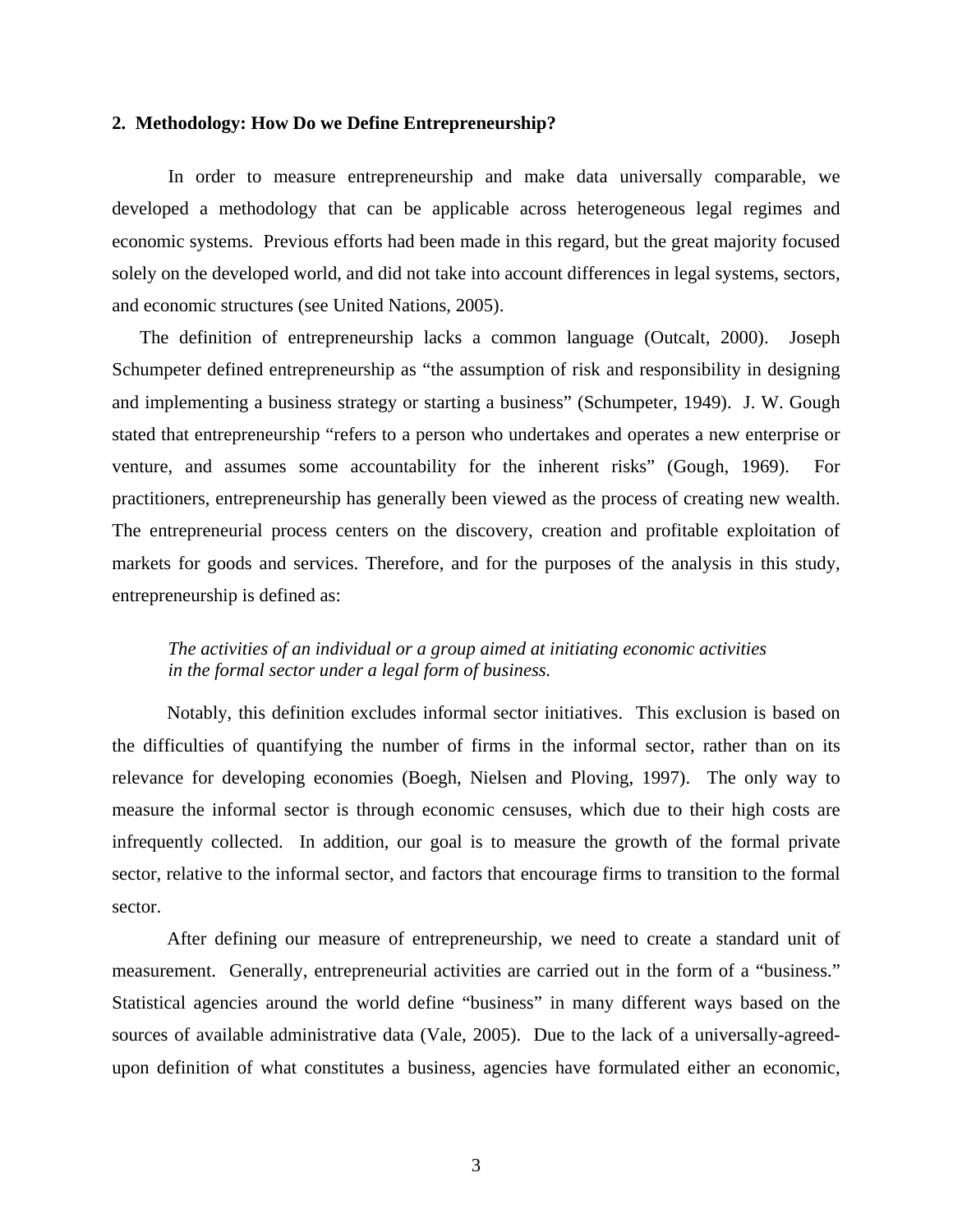statistical or legal definition.<sup>1</sup> For instance, the U.S. bases its business statistics on establishments, Canada reports Average Labor Units  $(ALU)$ , while countries reporting to Eurostat<sup>3</sup> and UNECE<sup>4</sup> use various measures including legal (enterprises), geographical (local unit), and activity-based (kind of activity unit) approaches for their business statistics. As a result, the data are not easily comparable across countries: the proposed unit of measurement must take into consideration the availability of the data, consistency across countries, relevance to entrepreneurship, and focus on the formal sector.

Hence, our definition of the unit of measurement of entrepreneurship is:

*Any economic unit of the formal sector incorporated as a legal entity and registered in a public registry, which is capable, in its own right, of incurring*  liabilities and of engaging in economic activities and transactions with other *entities.* 

There are no clearly-defined, internationally agreed-upon, minimum-size criteria for business activity (United Nations 2005). In this study, the aim is to collect the information of all businesses regardless of their economic or staff size.

## **3. Business Registries**

 $\overline{a}$ 

 The information presented in this study was collected from business registries and other government sources in 84 countries. These other sources include statistical agencies, tax and labor agencies, chambers of commerce, and private vendors (such as D&B), which were used only when business registry data were unavailable or non-existent.<sup>5</sup> While this analysis reasserts the great heterogeneity that characterizes these public entities in terms of *inter alia*, prevailing regulations, methodologies, and implantation of digital administration, a number of common challenges and achievements have been identified and are described in this section.

<sup>&</sup>lt;sup>1</sup> At the international level, Eurostat and the OECD have attempted to define the concept of business. Other countries like the United States, choose the establishment as the main unit for business statistical purposes.

<sup>&</sup>lt;sup>2</sup> US Census Bureau: http://www.census.gov/econ/www. Also see Longitudinal Employment Analysis Program (LEAP) of Statistics Canada: http://strategis.gc.ca/epic/site/sbrp-rppe.nsf/en/rd00827e.html. 3

Council Regulation (EEC) No 696/93 of 15 March 1993 on the statistical units for the observation and analysis of the production system in the Community, Official Journal L  $076$ ,  $30/03/1993$  P.  $0001 - 0011$ .

Terminology on Statistical Metadata, United Nations Statistical Commission, available at:

http://www.unece.org/stats/publications/53metadaterminology.pdf 5

 $5 \text{ Å}$  complete list of sources is provided in Annex 1.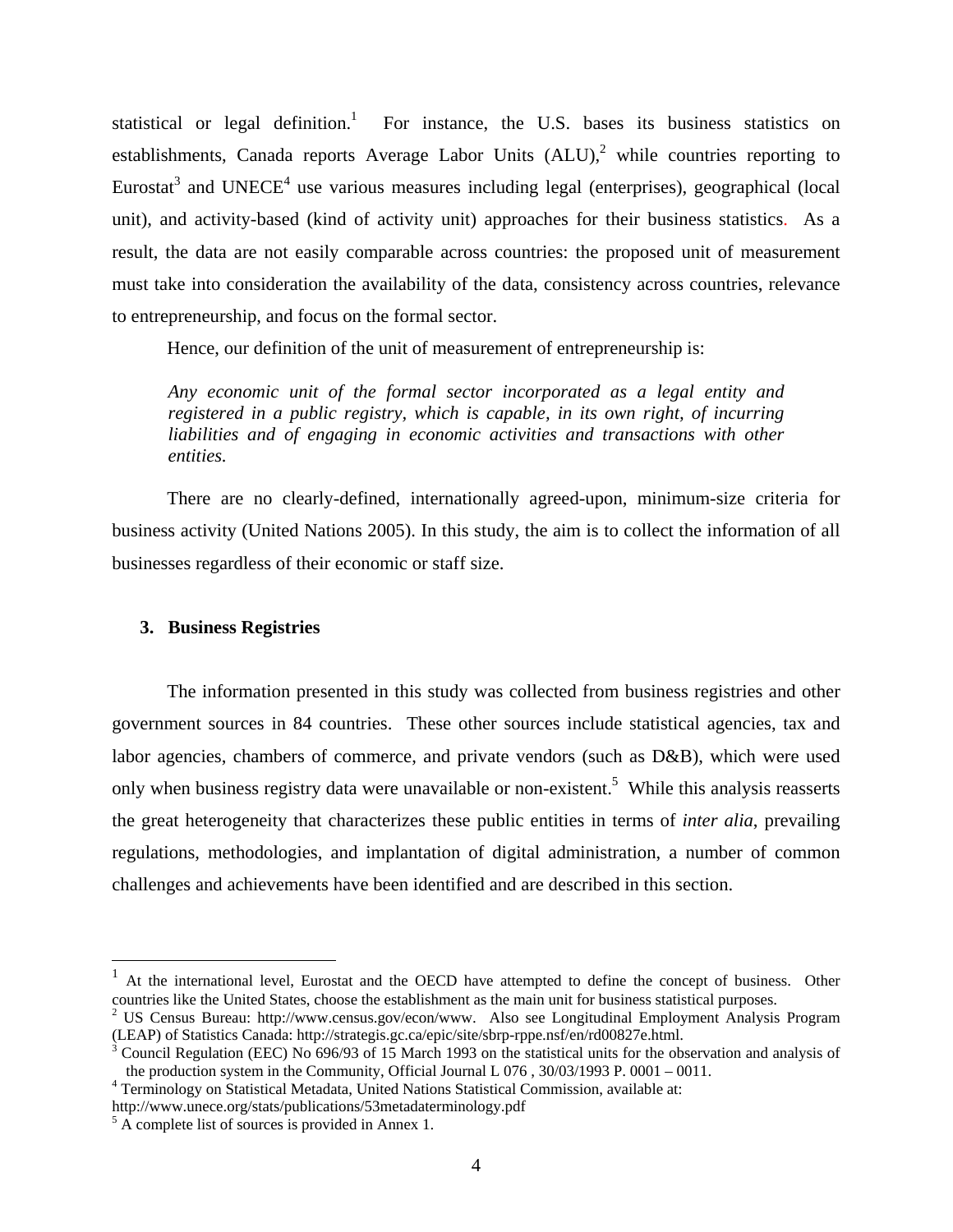## *3.1 What are Business Registries?*

Business registries<sup>6</sup> are public entities generally established by commercial or business code mandates and managed by the Ministries of Commerce or Justice (Alfonso and Labariega, 2006). They are responsible for registering businesses, as well as noting any significant modification to the internal structure of these businesses throughout their life-span. The main purpose of business registries is to guarantee that businesses comply with current regulations and to make such information available to the public. Their composition varies greatly across countries, as is amply evidenced by the fact that they can either coexist with real estate registries (e.g. Mexico), be managed by chambers of commerce or professional associations (e.g. Syria), or be stand-alone agencies (e.g. U.K.).

#### *3.2 Who Must Register?*

 $\overline{a}$ 

While the laws for business registrations vary greatly across countries, a common thread among all is the "legal entity" element: any business with a legal entity (or "corporate personhood") separate from its owners must be duly registered.7 Thus, the definition of *what* constitutes a separate legal entity in a given country is key in deciding which businesses are required to register.

Within this context, most countries fall into one of the following legal system groupings:

- (i) Civil Law systems: *Every business constitutes a separate legal entity; therefore every business is required to register*. 8
- (ii) Common Law systems: *Only corporations and similar entities constitute autonomous legal entities, therefore mandatory registration is limited to the same*.

Some examples of the distinctions between the two legal systems include:

- In Common Law countries, while every corporation constitutes a business, not every business constitutes a corporation.
- In Civil Law countries, every business is a corporation.
- Partnerships do not have a defined legal equivalent in Civil Law countries. Since partnerships and sole proprietorships can be considered businesses from an economic

<sup>6</sup> Also called Incorporation Offices (US), Companies Registration Offices (IR), Companies House (UK), Business Register (AU), Mercantile Registries (SP), Public Registries of Property and Commerce (MEX), Registry of Commerce (FR), etc.

<sup>&</sup>lt;sup>7</sup> The registration of businesses without legal entity (e.g. professional associations, individual merchants, etc.) can be voluntary, not compulsory, in some countries (e.g. Spain).

<sup>&</sup>lt;sup>8</sup> Some countries (e.g. Czech Republic) also require independent merchants to register.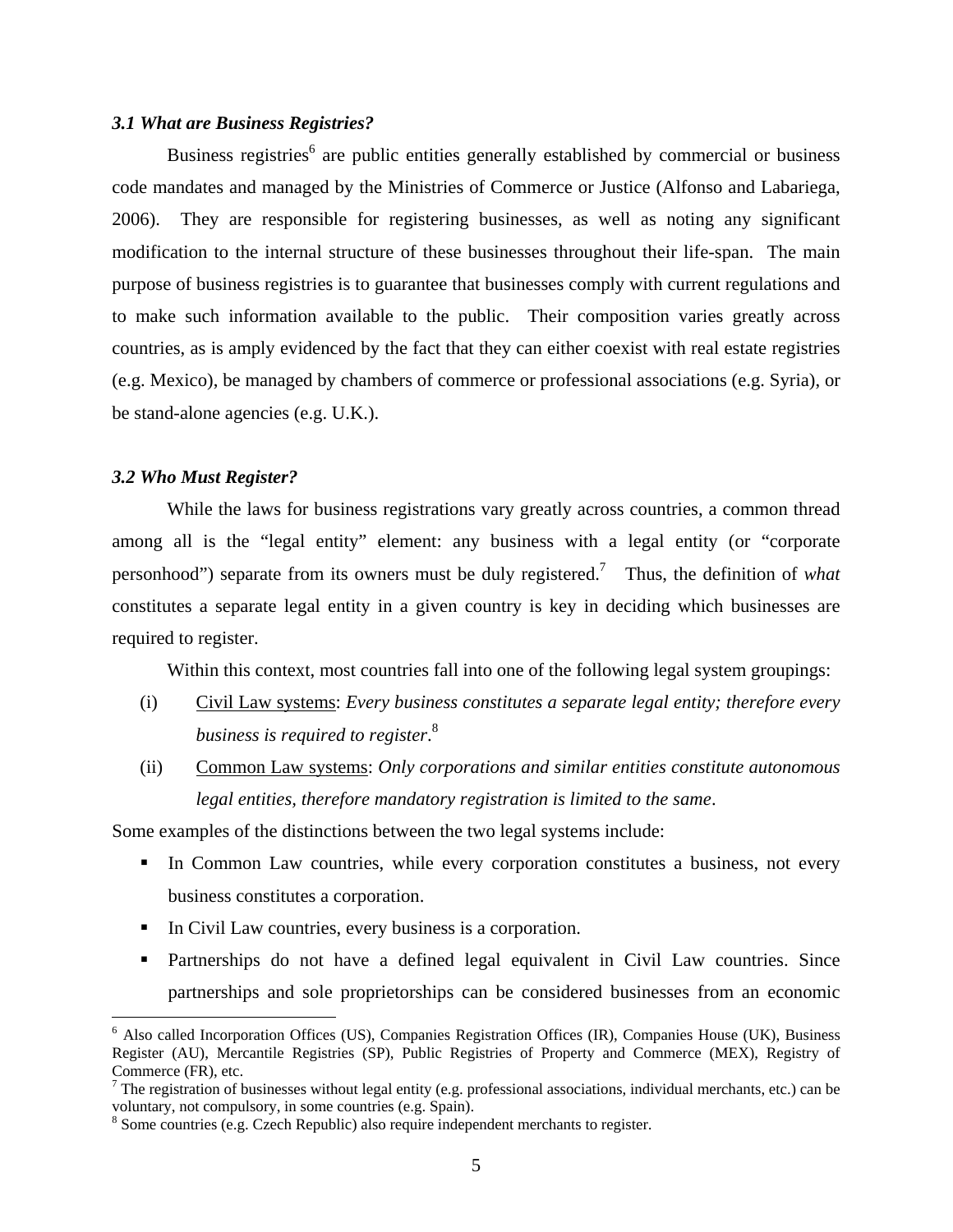point of view; they do not represent a separate legal entity and are therefore not obligated to register.<sup>9</sup>

The great majority of the countries surveyed fall into one of these two categories. Nevertheless, there is a significant group that uses variations of the two systems. For instance, some have voluntary registration for business without legal entities, or the registration is business-activity based.

# *3.3 What is Registered?*

The amount of information required to register varies across countries. However, in general, the common information requirements for corporations – and its counterparts in Civil Law systems – were identified as follows:

- a) *During the incorporation/registration process*:
	- Report of incorporation
	- Articles and memorandum of association
	- List of shareholders
	- List of managing directors and their appointment
	- Sample signatures of the managing directors
	- Proof of payment of the required taxes and fees
	- Proof of compliance with applicable business regulation
	- Approval by the authorities if necessary (e.g. banks or insurance companies)

## b) *During the business life*:

- Balance sheet and profit/loss accounts
- Facts concerning the contractual and legal capacity of bodies authorized to represent the business enterprise
- Changes in:
	- o the name of the company
	- o legal address of the company
	- o type of activity
	- o legal form
	- o the articles of incorporation
	- o share capital, value of the share, amount of shares;
- Mergers, transformations, and divestitures
- Branch openings and closures
- Exclusion of personal liability in special cases
- Facts concerning insolvency proceedings
- Liquidations

1

 $Re$ -registration requirements<sup>10</sup>

<sup>&</sup>lt;sup>9</sup> Some Civil law countries require registration only if the legal equivalent of partnership is involved in certain activities (e.g. financial).

<sup>&</sup>lt;sup>10</sup> For instance, following changes in sector classifications.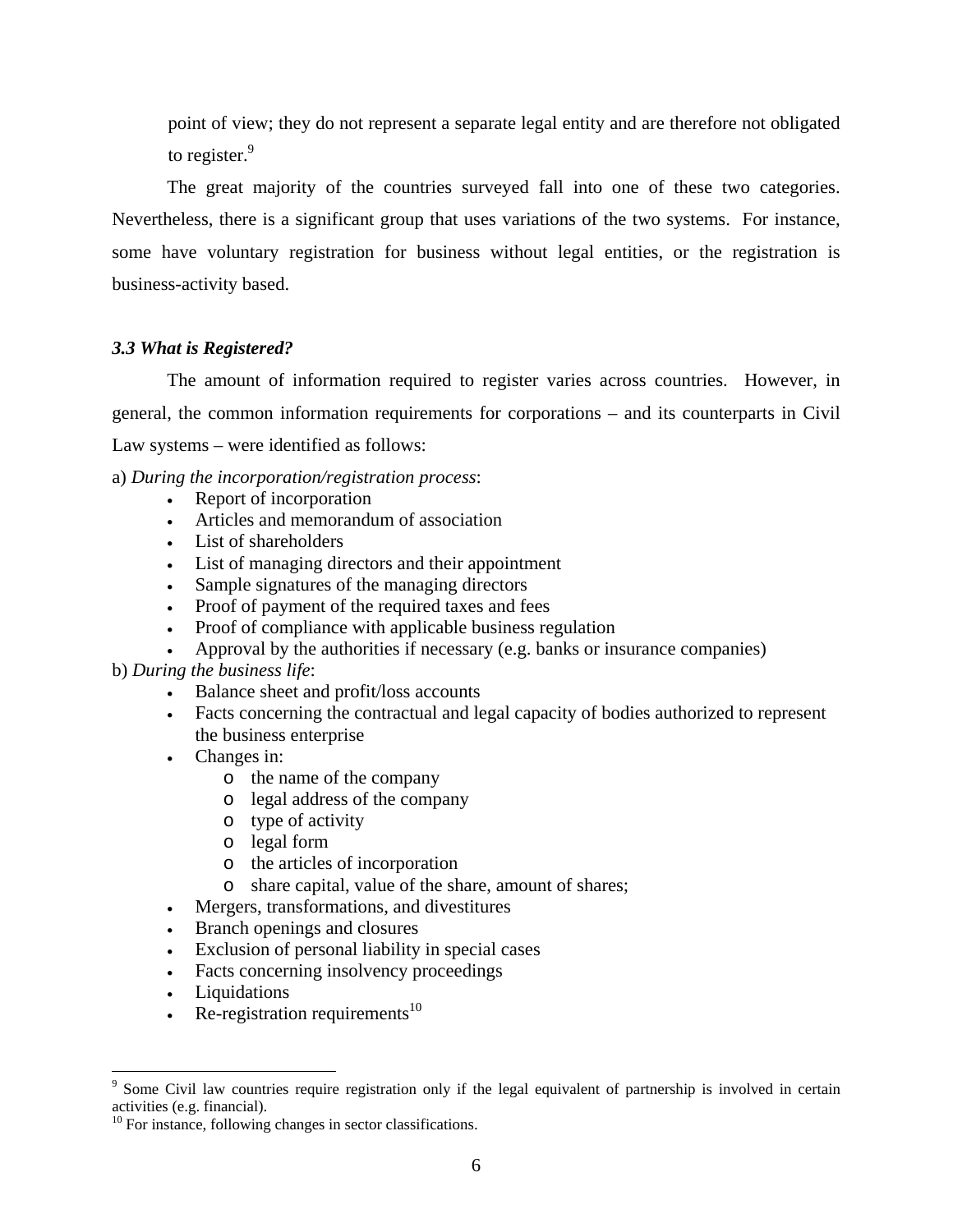However, many countries requiring businesses to file certain data lack the ability to enforce compliance. A key case in point is the fact that whereas 65% of the countries surveyed require businesses to record their financial statements, a significantly lower percentage actually manage to collect the data. The same applies to the reporting of closures: over 80% of the countries surveyed require notification of firm closures – either through liquidation, bankruptcy, merger, or acquisition – but a large number of countries lack the proper mechanisms to enforce this requirement. In sum, although information requirements do not vary markedly across countries, many registries lack enforcement mechanisms regarding business filing and reporting laws. This further contributes to the significant differences in the quality of the registration information across countries.

#### *3.4 Information Available to Customers*

 $\overline{a}$ 

In principle, registries are open to the public, therefore none of the information they contain is regarded as confidential.<sup>11</sup> Nevertheless, the way in which customers access information and the format in which the information is presented varies greatly across countries. This variance is mainly a function of the degree to which registries have been digitalized, and to which an efficient accessing framework governing the system exists.

When the register has been successfully converted into electronic format, the information is generally available to customers through the internet for a small fee. If the country has not made such a transition, the client must generally go to the registry bureau (which is often decentralized) in person, and conduct "manual" research on site. To complement official channels, private vendors also distribute registry information in many countries (see Box 1).

## **Box 1**: **Private sector initiatives**

Many private sector initiatives have developed in response to businesses' demand for information. In countries that have neither a central business registry nor electronic information available to the public, the private sector has attempted to fill the gap by creating databases containing the information that would normally be found in the business registry, such as contact information, a description of business activity, and the names of owners and managers. Some private vendors have specialized in building databases to evaluate the financial risk of businesses. Using financial statements, bankruptcy and insolvency notifications, and other court records, they produce reports

<sup>&</sup>lt;sup>11</sup> Some countries do not disclose the articles of incorporation, or have more restrictive legislation because of privacy laws (e.g. Germany).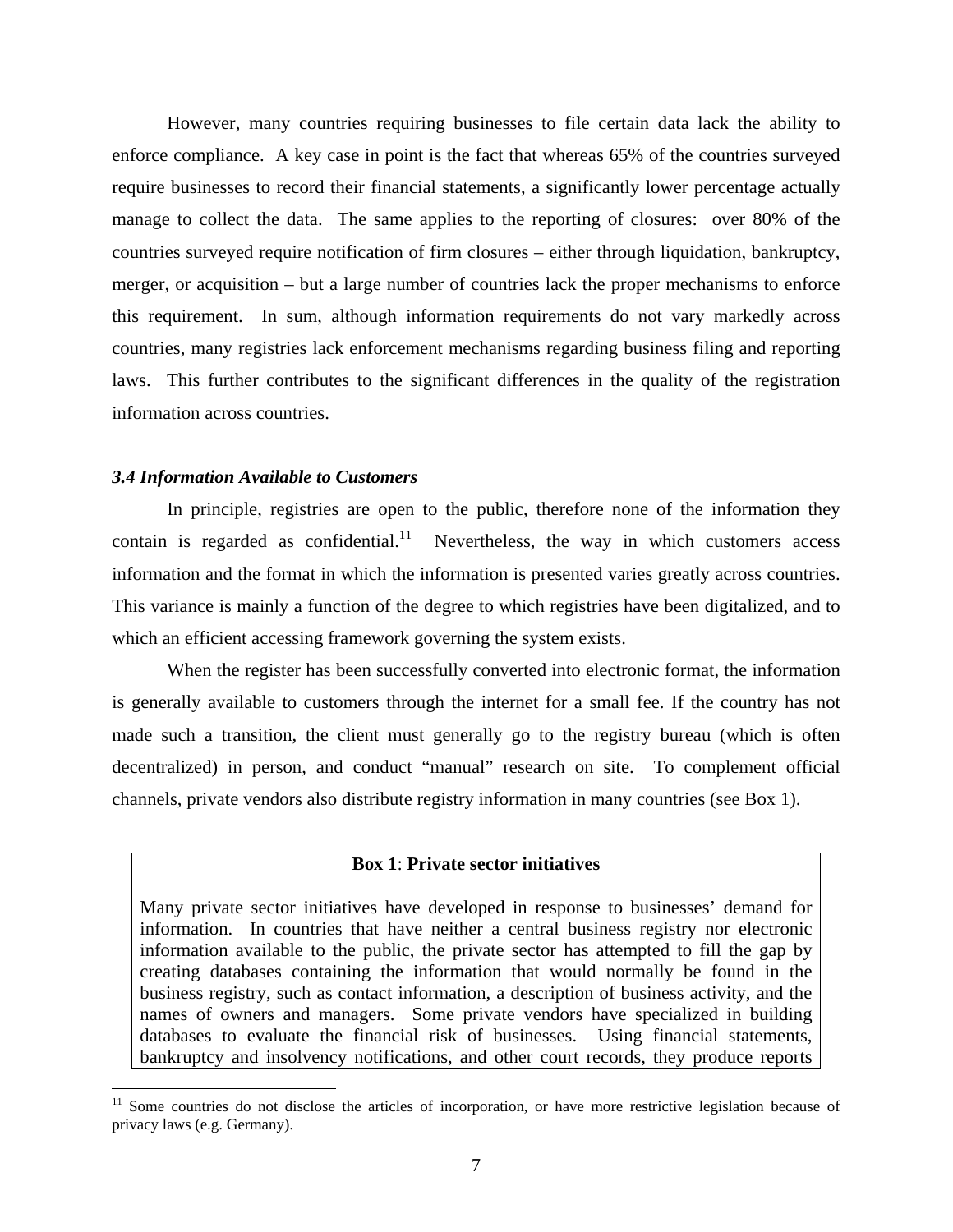that measure the credit and financial risk of businesses. The sources used for gathering this information vary greatly across countries and businesses, but commonly include public data at chambers of commerce, business registries, professional associations, and in some cases, telephone listings. Nevertheless, these databases, while widely used in some countries, may also be heavily monitored because of the possible conflicts with privacy rights. Some examples are D&B (www.dnb.com) and Bureau Van Dijk (www.bvdep.com)**.**

## *3.5 The Role of Business Registries in Business Development*

An effective business registry has a direct impact on the way business is conducted in a country, as well as on investors' confidence. This section examines three specific roles a properly developed business registry could play:

## *a) Disseminator of information:*

If a country implements a mechanism to facilitate the transmission of business information (i.e. through the Internet), then the business registry becomes an important vehicle in improving the way business in that country is done. This available information facilitates trade, enhances confidence among the business community, and fosters national and international business transactions. Moreover, registries serve as a store of data that facilitate the identification of potential clients and business opportunities, as well as a means to identify underdeveloped sectors.

 In the case that the registry requires businesses to post financial statements and indicate bankruptcy procedures, it then becomes an important tool for gauging the integrity and financial risk of private businesses. This can facilitate access to commercial credit from banks, and help creditors and potential business partners make proper financial judgments.<sup>12</sup> For instance, in many countries commercial banks rely on the information found in the business registry to perform a risk analysis of the business before approaching the company to offer their financial products.

## *b) Legal watchdog:*

 $\overline{a}$ 

The business registry is at the front line in the effort to assure that a business operates transparently and within the bounds of the law. It acts as a guarantor of a solid, legal business environment by fostering transparency thereby aiding in preventing and exposing illegal activities such as money laundering and other financial crimes.

 $12$  For cross-country evidence see Berger, Klapper and Udell, 2001.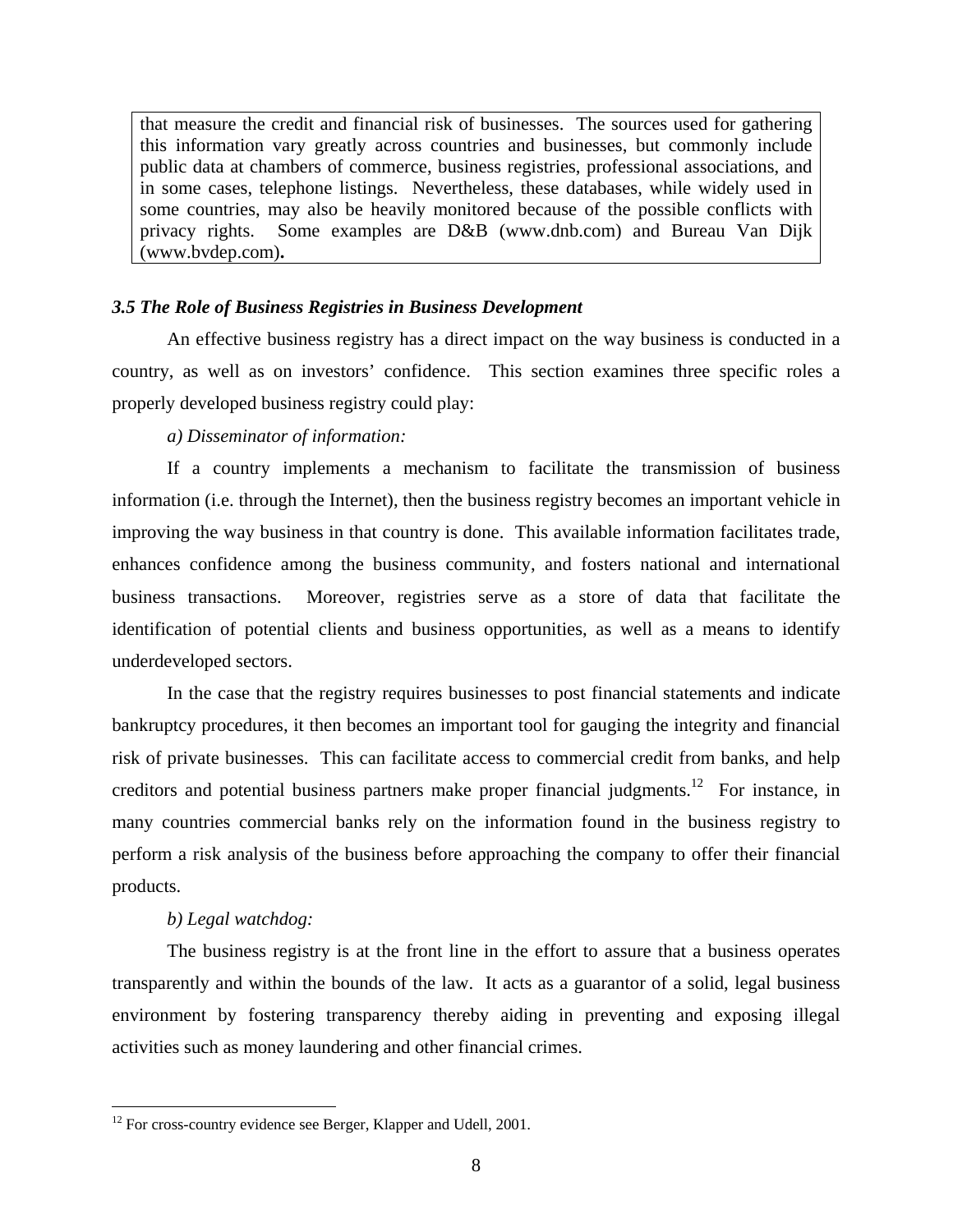## *c) Policy tool for governments:*

 $\overline{a}$ 

In countries where firms are required to disclose annual financial reports, the registry is a key tool for shaping economic policies.<sup>13</sup> It provides policymakers with a vast amount of information (number of employees, revenue, business strength, etc.) that can be used to better shape economic and labor policies. Moreover, this information can also provide indicators for monitoring and evaluation of public policies, projects, and presidential goals in order to measure their success and impact (see Box 2).

## **Box 2: Business Indicators and Monitoring & Evaluation**

Monitoring and Evaluation (M&E) is becoming a key tool for governments to measure the impact and efficiency of their programs as well as the success of their presidential goals. Nevertheless, to have an autonomous and soundly institutionalized M&E system at the national level, the government must implement a system that can supply a constant flow of pertinent, audited, and accurate information. Therefore, the data collected by government agencies becomes the base to design credible indicators for M&E. In this regard, this study aims to identify a consistent methodology to define indicators for business demography, as well as to show the relation between business creation and economic development. Proving the relation between entrepreneurship and economic development (i.e. the impact of business creation on the reduction of the informal sector, GDP, etc.) highlights the relevance of entrepreneurship as an intermediate component for programs aimed to foster economic development.

The following chart illustrates the role of business demography indicators on a program aimed at poverty reduction. Although the log frame is oversimplified, it displays the different sets of indicators and the logic relation that takes place between the input and the goal, as well as the relevance of indicators for the monitoring and evaluation of the project.



This example highlights that governments without a proper information-mechanism to measure entrepreneurship lack a valuable tool that could help them to better design, implement, and evaluate their programs.

 $13$  The decision to require mandatory public disclosure of financial statements for non-listed companies should be made independent of the potential use of the data for monitoring and benchmarking. For further discussion, see Gielen, et al. (2006).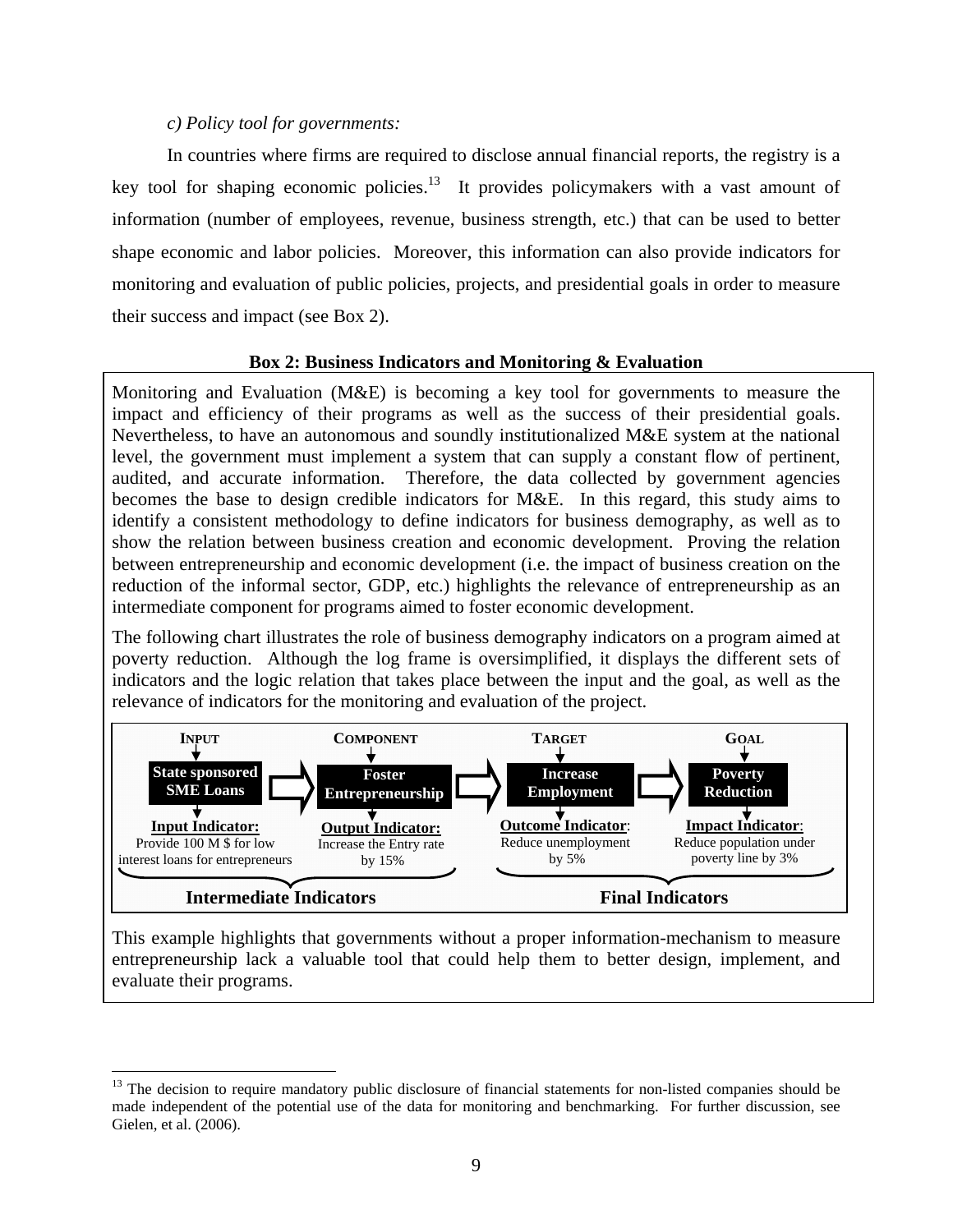#### *3.6 Challenges to the Development of Business Registries*

Business registries have developed at a different pace across countries due mainly to two formidable challenges:

## *a) Modernization of public administration:*

An innovative public administration with a digital modernization program would transfer all historical information collected by paper-format business registrars into electronic format and facilitate its access via the internet or similar media (known as e-distribution). It would also implement an electronic system where a business could register its company over the internet – regardless of the necessary amount of legal physical paperwork – creating a "digital signature," thereby speeding up the entire process (known as e-registration). Currently, less than 35% of the countries outside the OECD have achieved this goal, yet many others are developing or implementing the necessary technological and legal infrastructure (i.e. electronic signature laws) to do so. For instance, the European Union *First Initiative* requires all EU countries to digitalize all their public registrars (see Box 3).

# **Box 3: Supranational registries: The BRITE Project**

With the goal of establishing a dynamic business ecosystem, the European Union, in conjunction with the European Business Registry, has launched the "Business Register Interoperability Throughout Europe" (BRITE) project in 2006. BRITE aims to address the cross border registration problem in the EU by creating a common and unified European Business Registry. The main challenge is the interoperability of all EU registries through the implementation of a common electronic platform in 18 different countries. The objective of BRITE is to harmonize the collection and distribution of business registry data, in order to facilitate greater private and public sector access to corporate data. The goal is also to promote registry data as part of greater e-government initiatives.

Nevertheless, many countries continue to record their business information in paper format causing considerable difficulties as regards recording and accessing the data. The "paper version" makes the registrar susceptible to physical damage (i.e. humidity, weather, insects, etc.) and subject to possible misappropriation (i.e tracking difficulties, lost records .) (Ricardo de la Rosa Guzman 2003). In such instances, conducting research also becomes a formidable task. This is particularly the case if there is no central registry – given that each local registry tends to gather and classify the information according to its own methodology. Moreover, it has been observed that registry employees tend to use their own notation and indexing methods, eschewing standard methods, thereby creating a confusing mixture of notation and coding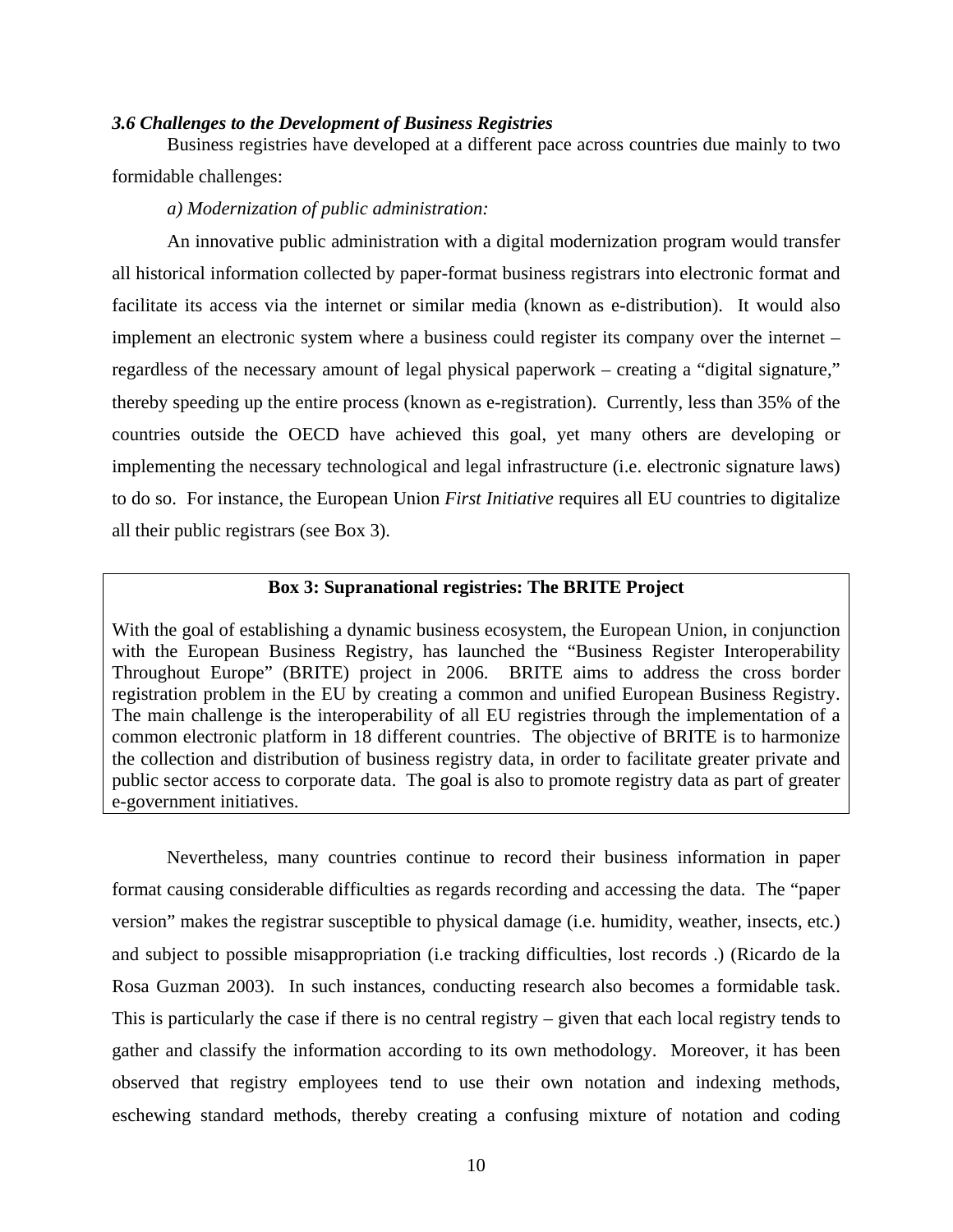systems resulting in frequent errors and even fraud; furthermore, corruption and bribes can be commonplace, as clients may be asked to pay "a fee" for quicker service (Alfonso Labariega, 2006). This highlights the importance – and difficulties – of modernization in decentralized, developing countries.

#### *b) Centralization:*

When a country lacks an electronic centralized registry, access to information becomes problematic. In these cases – especially when the information is only available in paper format – the client must necessarily revert directly to the region/state where the business had been incorporated in order to retrieve the information. Furthermore, many countries have laws governing registries at the federal level, but delegate the registration process and regulatory oversight to the regions/states. In this case, confusion arises when each register follows its own separate methodology, making the registration process as varied as there are regions/states within the country.

It is also common in strongly decentralized countries, especially those with a federal system, that companies be required to register in the state or region where they regularly conduct their business. This means that they must register in every state where they would like to open a subsidiary, which subsequently slows business transactions and acquisitions across regions.

#### **4. Challenges and Data Limitations**

Despite the effort made to minimize disparities and make the data comparable across countries, certain limitations preclude a completely systematic analysis of entrepreneurial development. The following represent the most frequently faced problems in the process of gathering and processing the data:

#### *4.1***.** *Data Availability*

As previously stated, many countries do not compile data on newly-created and closed businesses, much less on re-registered businesses (i.e. businesses that register existing businesses because of changes to firm names, ownership, sector, etc.) A second challenge refers to some countries, excluded from this survey, which have in fact collected data on enterprise creation, but simply do not have the tools or resources to process them. In some cases, decentralized business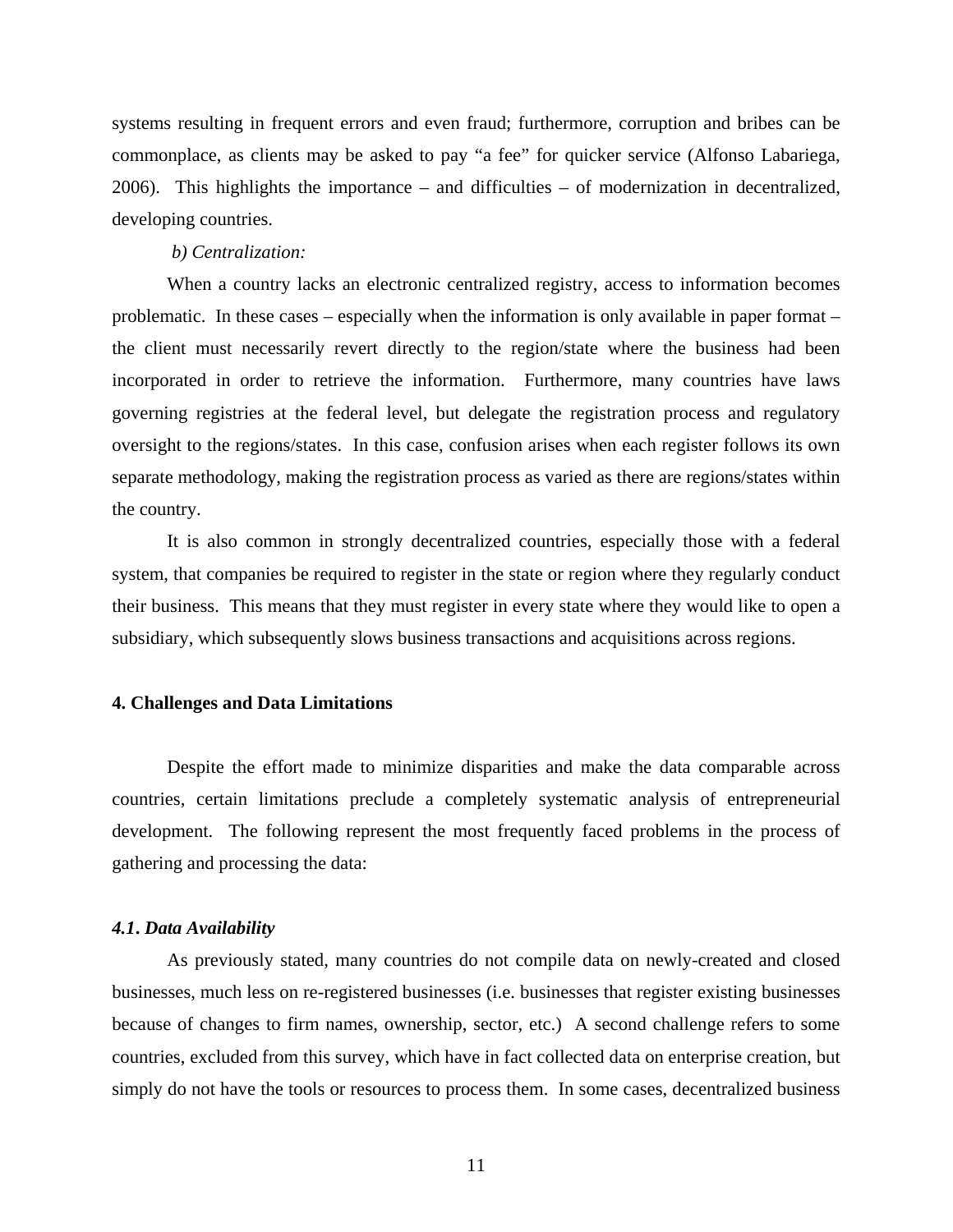registries make aggregation to the national level extremely difficult. In other cases, the data are archived only in paper format.

#### *4.2 Data "Purity"*

Time series data should be used with caution because the levels of total and newly registered businesses might be inflated due to recent legal or economic reforms. For instance, Algeria issued a new law requiring all existing businesses to reregister, in order to bring their status up to new sectoral requirements. As a result, the number of businesses doubled from 1997 to 1998 (Figure 1).



**Figure 1: Legal Reforms that Affect Business Statistics, the Algerian Case** 

Source: World Bank Group Entrepreneurship Database, 2007.

#### *4.3 Limitations Regarding Data on Firm Closures*

As previously stated, although approximately 80% of surveyed countries require businesses to report closures; a significantly lower number were actually able to report the number of closed businesses. The reasons differ from country to country, but are mainly due to the fact that the registrars generally have no enforcement mechanisms to obligate businesses to report closures. In other cases, the number of closed businesses was reported, but might be imprecise because only a low percentage of businesses actually report their closure. Although the number of closed companies is essential to paint a clear picture of the economic and entrepreneurial activities of a country, it is not yet feasible to obtain comparable data (Nuci, 1999).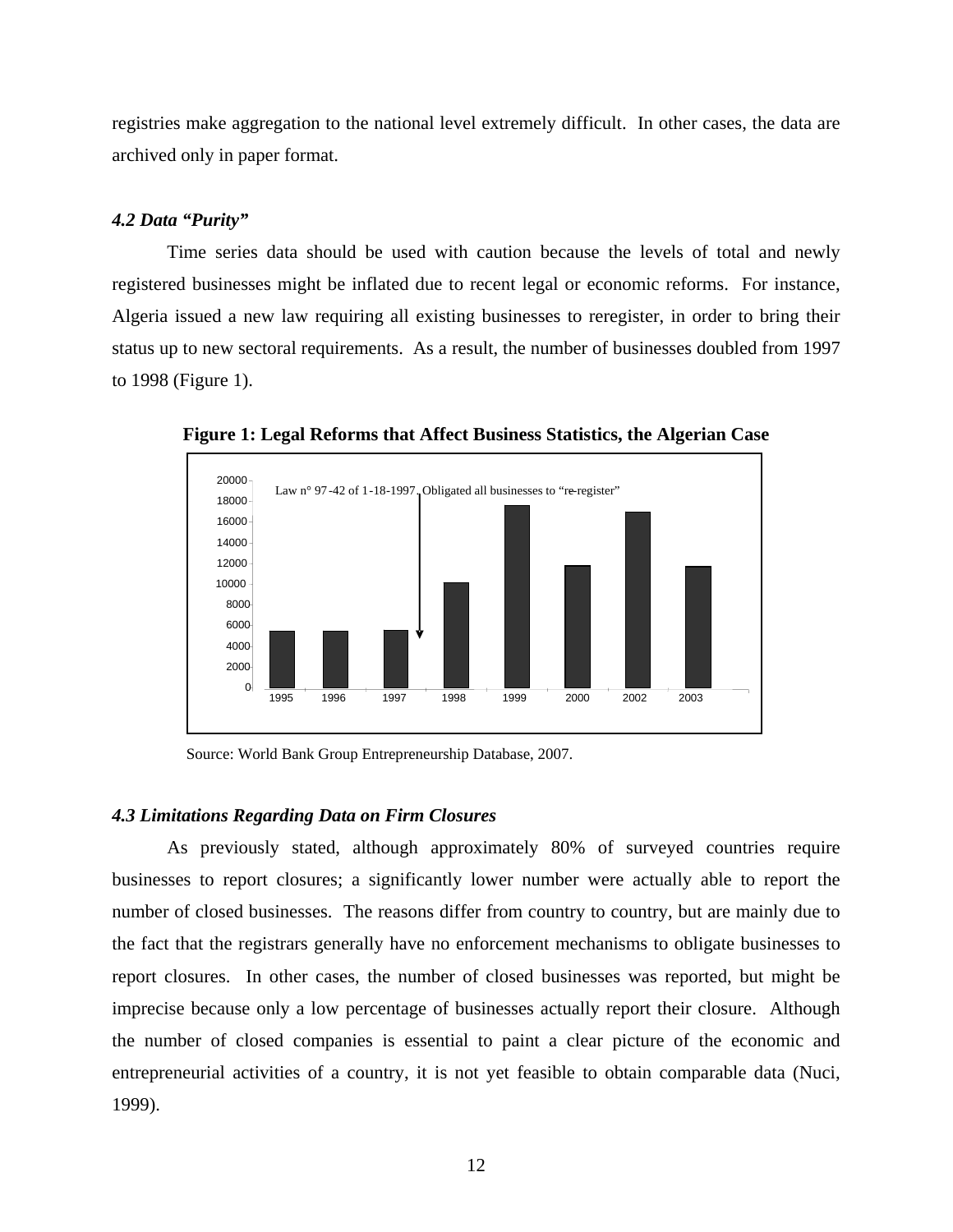Information on "active" companies – excluding closed or inoperative businesses – should be available from national tax agencies and labor ministries, although these agencies generally do not make their data public. A few countries, such as Denmark, maintain active registries that annually confirm that registered firms are still operating. This type of mechanism improves the accuracy of the data and their usefulness to creditors and business partners.

#### *4.4 Shell Corporations*

Shell companies are defined as companies that are registered for tax purposes, but are not active businesses. These corporations do not fit into the methodology of our study, since they do not correspond to the category of "entrepreneurship" or to that of "business" (see Box 4). Therefore, we also exclude some countries that are internationally recognized tax havens (i.e. Jersey).

### **Box 4: Shell Corporations**

Shell companies are also known in Common Law countries as International Business Corporations, Personal Investment Companies, Inactive Corporations, Front Companies or Mail Box Companies. Generally incorporated in free zones or tax haven countries, the main characteristic is that they have no significant assets or operations, and usually have no employees. The purpose for their creation can vary:

**Legal purposes:** To protect business names or as an alternative venture financing mechanism (to obtain financing prior to starting operations)

**Fraudulent purposes:** Money laundering, tax evasion, etc.

In Civil Law countries, the incorporation of "inactive companies" is common in order to create "legal equivalents" of legal forms from the common law that have no direct equivalent in civil law systems. These "inactive corporations" are legally incorporated, but do not perform any significant economic activity. A clear example is the family that incorporates a business in order to unify the entirety of their real estate assets under a common name. If one of the members of the family dies, their shares are redistributed to the other shareholders at a significantly lower tax rate compared to that of an ordinary inheritance.

## *4.5 Regional Data Limitations*

When comparing data across regions, it is important to note the relative difficulty in collecting information from developing countries. For the purpose of this study, we group countries in five different regions: (i) Asia, (ii) Africa and the Middle East, (iii) Eastern Europe and Central Asia, (iv) Latin America and the Caribbean, and (v) industrialized countries.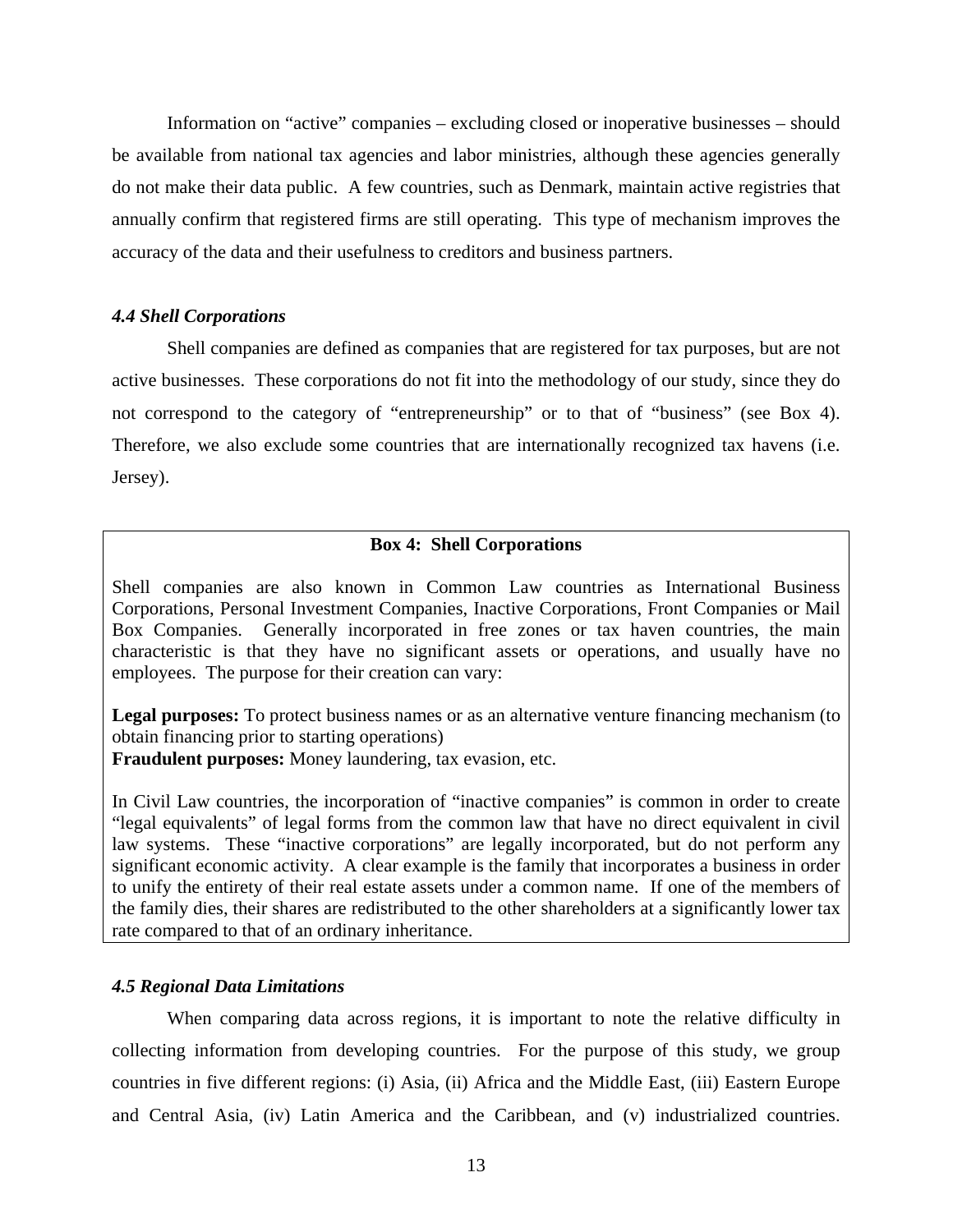Although the number of represented countries varies by region, we decided to include regional averages because the countries that did answer the questionnaire were considered representative enough of the region to give an approximate picture.

# **5. Summary Statistics**

We collected information from 84 countries on the total number of registered businesses and from 82 countries on the number of new businesses, defined as businesses registered in the current year. All data used in this analysis are averages from 2003 to 2005. Annex 1 provides the complete list of data sources, by country. Country-level data is available at: http://www.ifc.org/ifcext/sme.nsf/Content/Resources.

#### *5.1 Total Business Density*

Total business density is calculated as the number of registered businesses as a percentage of the active population (age 15-64) in that year. Data are available for 84 countries. The differences among regions are pronounced, as shown in Figure 2. We find, on average, approximately 29 businesses for every 1,000 active individuals. Business density ranges from 23 per thousand in Australia to less than 1 in many low-income African countries. The highest density is found in the developed world with an average of 64 businesses for every 1,000 active individuals, whereas all the other regions have a density lower than 40 businesses for every 1,000 active individuals.





Source: World Bank Group Entrepreneurship Database, 2007.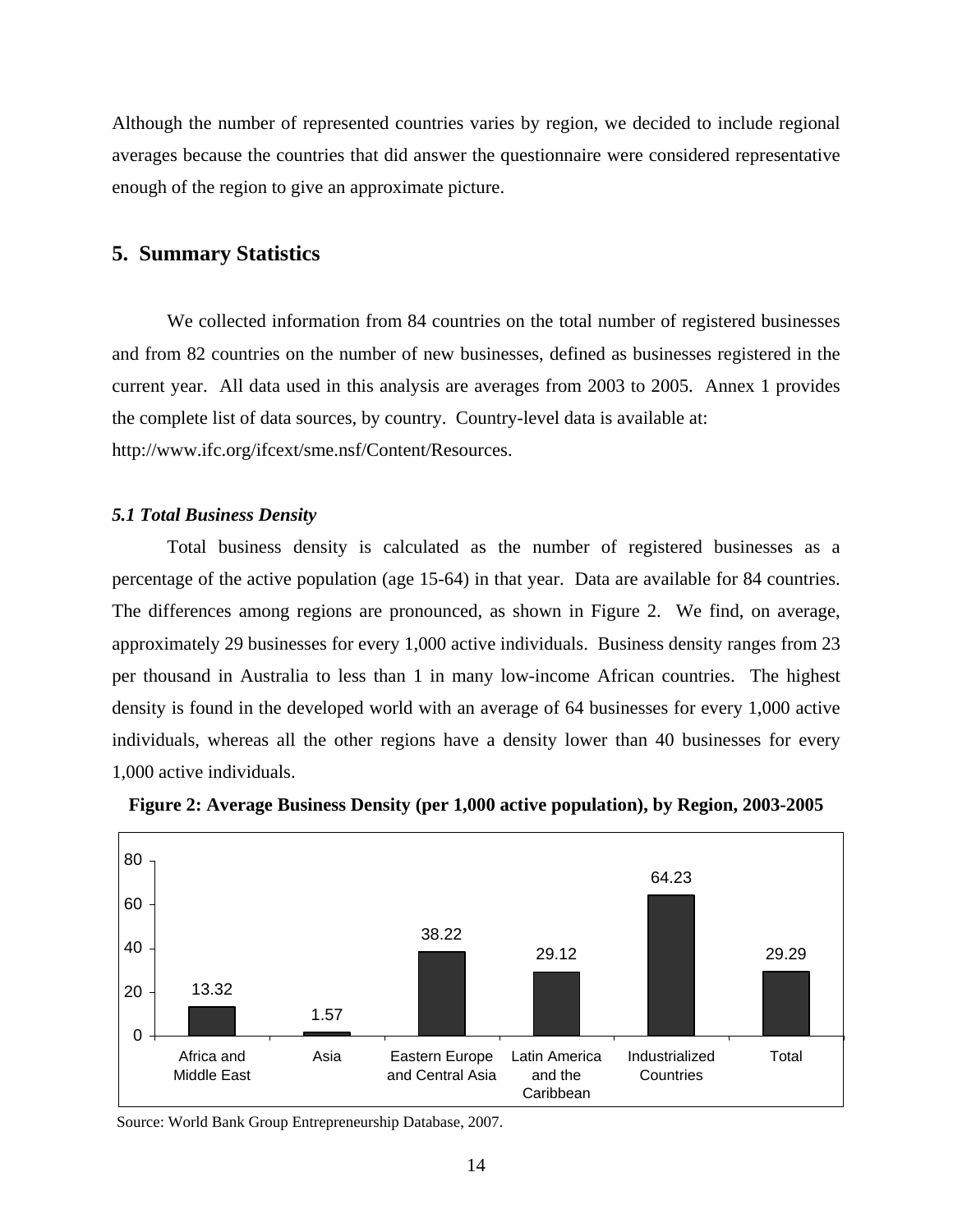## *5.2 Entry Rates*

Entry rates are calculated as new registrations of companies as a percentage of total lagged (previous year) registered businesses. The data for 82 countries, summarized by region, are shown in Figure 3. On a regional level, industrialized countries had the highest entry rates in the three years period. Interestingly, we find that mean entry rates are consistently around 7-9% across emerging markets.





## *5.3 Business Distribution by Sector*

In order to gain a better understanding of the entrepreneurial phenomenon, the 2007 survey collected data on the number of total and new businesses disaggregated by sector of activity. In order to compare data across regions, the classification was truncated to: Wholesale and retail trade, Financial and real state, Industry, and Services.

An initial analysis of the data shows an almost perfect asymmetry in the business distribution in developing and industrialized countries (Figure 4).While in developing countries the retail and finance sectors are twice as big as in the industrialized countries, the industry and services sectors are half their size. Approximately the same distribution was found among new business created in 2005.

Source: World Bank Group Entrepreneurship Database, 2007.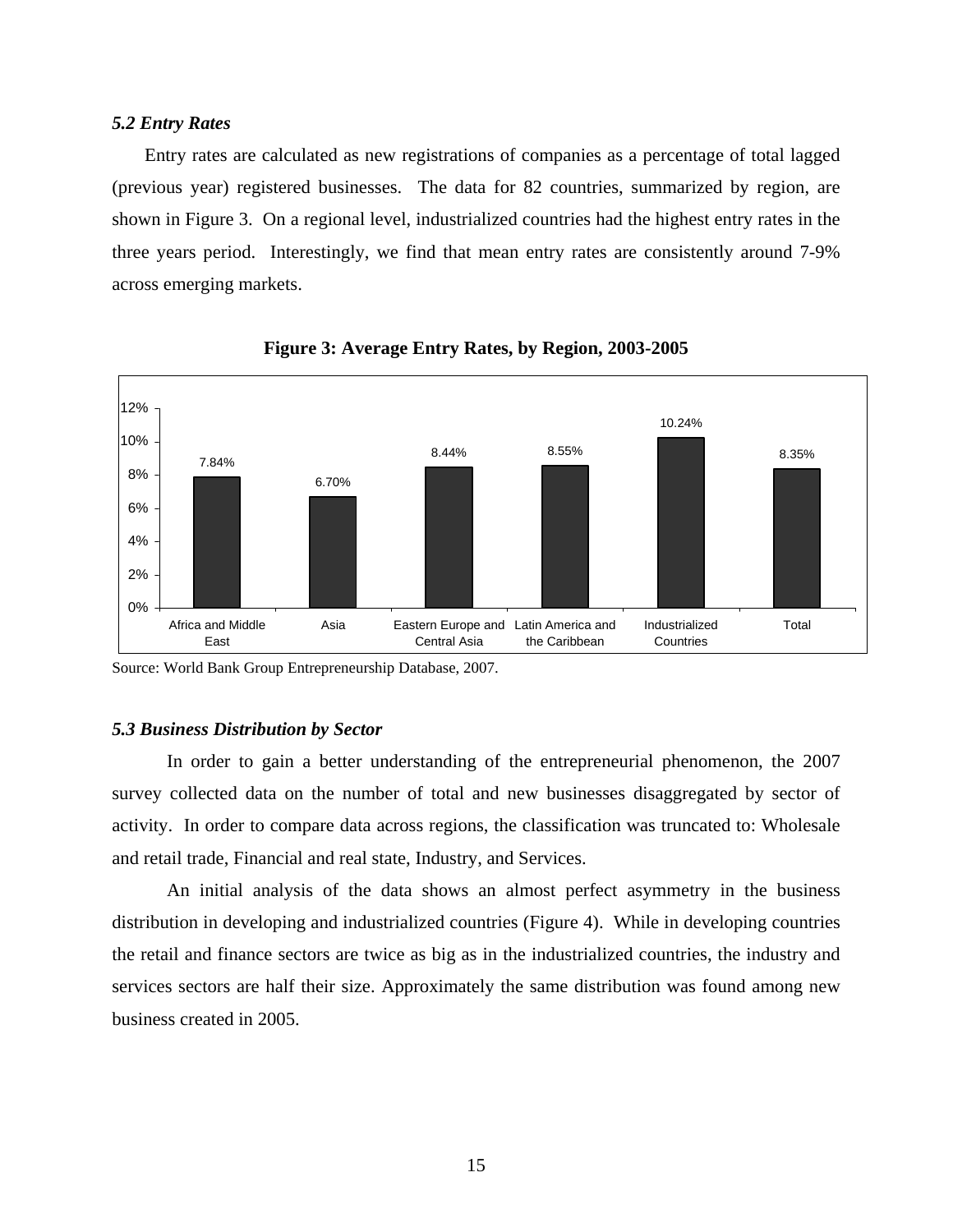

**Figure 4: Total Business Distribution, by Sector, 2003-2005** 

Source: World Bank Group Entrepreneurship Database, 2007.

An in-depth study would enable to better understand why entrepreneurs focus so disproportionably on certain sectors in developing countries. Nevertheless, a preliminary analysis might suggest the relative lower requirements of investment, human resources, knowledge, and capital as among the reasons that entrepreneurs in developing countries focus on the retail sector. In addition, in developing countries with costly and timely barriers to starting a business, firms in wholesale and retail trade might have the greatest incentive to formally register in order to receive a Value Added Tax (VAT) number, which might be required for domestic and international sales.

## **6. Empirical Analysis**

In this section we examine various macroeconomic, financial, political, and regulatory indicators that might be related to business density and entry rates. Although we find significant relationships with these measures – i.e. more dynamic economies in countries with better business environments – we cannot postulate on the direction of causality. We plan to continue to collect this data over time and construct time-series of private sector entry and growth that will allow us to study the country characteristics that determine entrepreneurship and the effect of regulatory and institutional reforms.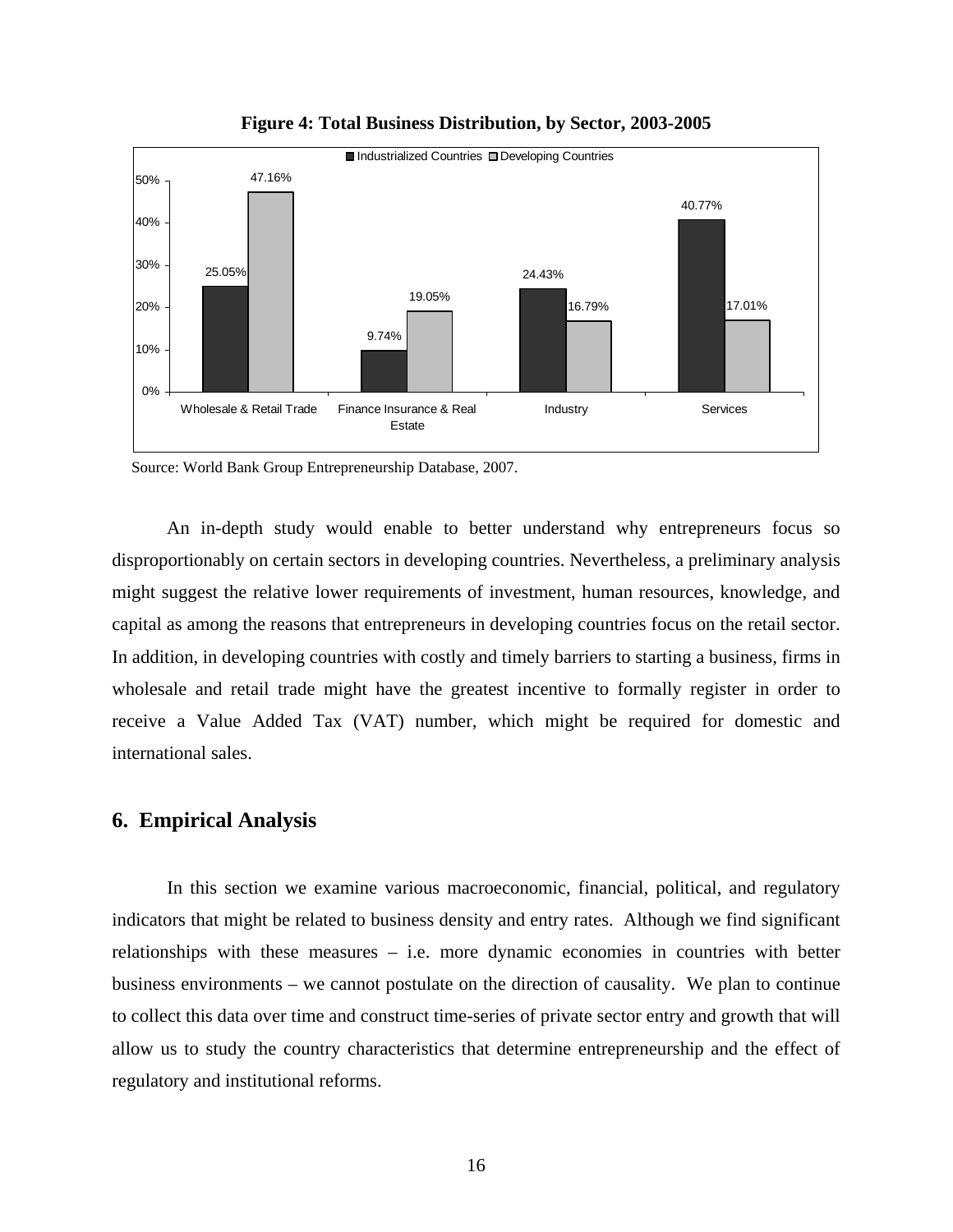#### *6.1 Importance of the Business Environment*

 Several results highlight the importance of the business environment for the growth and development of the private sector. For instance, the Doing Business Report, 2007 includes a ranking (from 1 to 175) of an "ease of doing business index," which measures the relative strength of the regulatory environment as conducive to the operation of business. The index is constructed as the simple average of the countries percentile rankings on 10 topics: Starting a business, Dealing with licenses, Employing workers, Registering property, Getting credit, Protecting investors, Paying taxes, Trading across borders, Enforcing contracts, and Closing a business. We find a negative and significant relationship between the ease of starting a business with the entry and density rates per country (Figure 5).

**Figure 5: Entry and Density Rates versus Ease of Doing Business Rankings, by Country, Average 2003-2005** 



Source: World Bank Group Entrepreneurship Database, 2007.

 More specifically, barriers to starting a business are significantly and negatively correlated with business density and the entry rate. For example, the fewer the procedures required to start a business, the greater the number of registered firms – and the higher the entry rate (Figure 6). There is also a significant relationship between the cost of starting a business (as a percentage of gross national income, or GNI) and business density and the entry rate (not shown). For example, for every 10 percentage point decrease in entry costs, density and the entry rate increase by about 1 percentage point. $^{14}$ 

 $\overline{a}$ 

 $14$  Countries with entry costs greater than 40 percent of GNI per capita are excluded.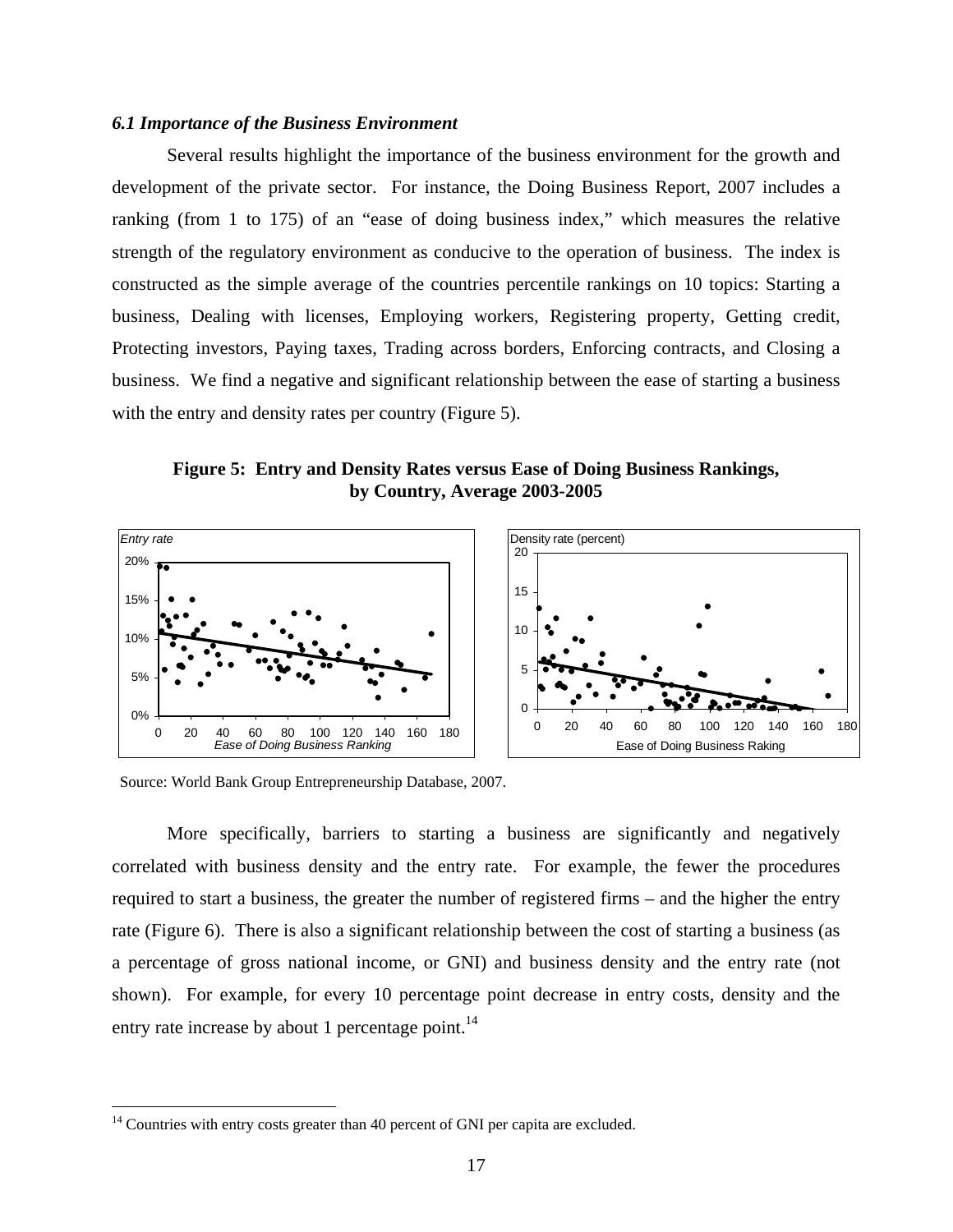# **Figure 6: Business Creation and the Number of Procedures to Start a Business, by Country, Average 2003-2005**



Source: World Bank Group Entrepreneurship Database, 2007.

#### *6.2 Economic and Financial Development*

 The data also show a positive and significant relationship between economic and financial development and entrepreneurship. The log of GDP per capita and domestic credit to the private sector (as a percentage of GDP) are both positively and significantly correlated with entry rates (Figure 7) and business density (not shown). This suggests that greater business opportunities and better access to finance are related to a more robust private sector.

Disentangling the direction of causality – whether positive economic growth is a determinant for the creation (i.e. registration) of new businesses or whether greater entrepreneurship leads to economic growth and innovation – in an important area of future research.

**Figure 7: Entry Rates and GDP Per Capita and Private Credit to GDP, by country, Average 2003-2005** 



Source: World Bank Group Entrepreneurship Database (2007) and World Bank (2005).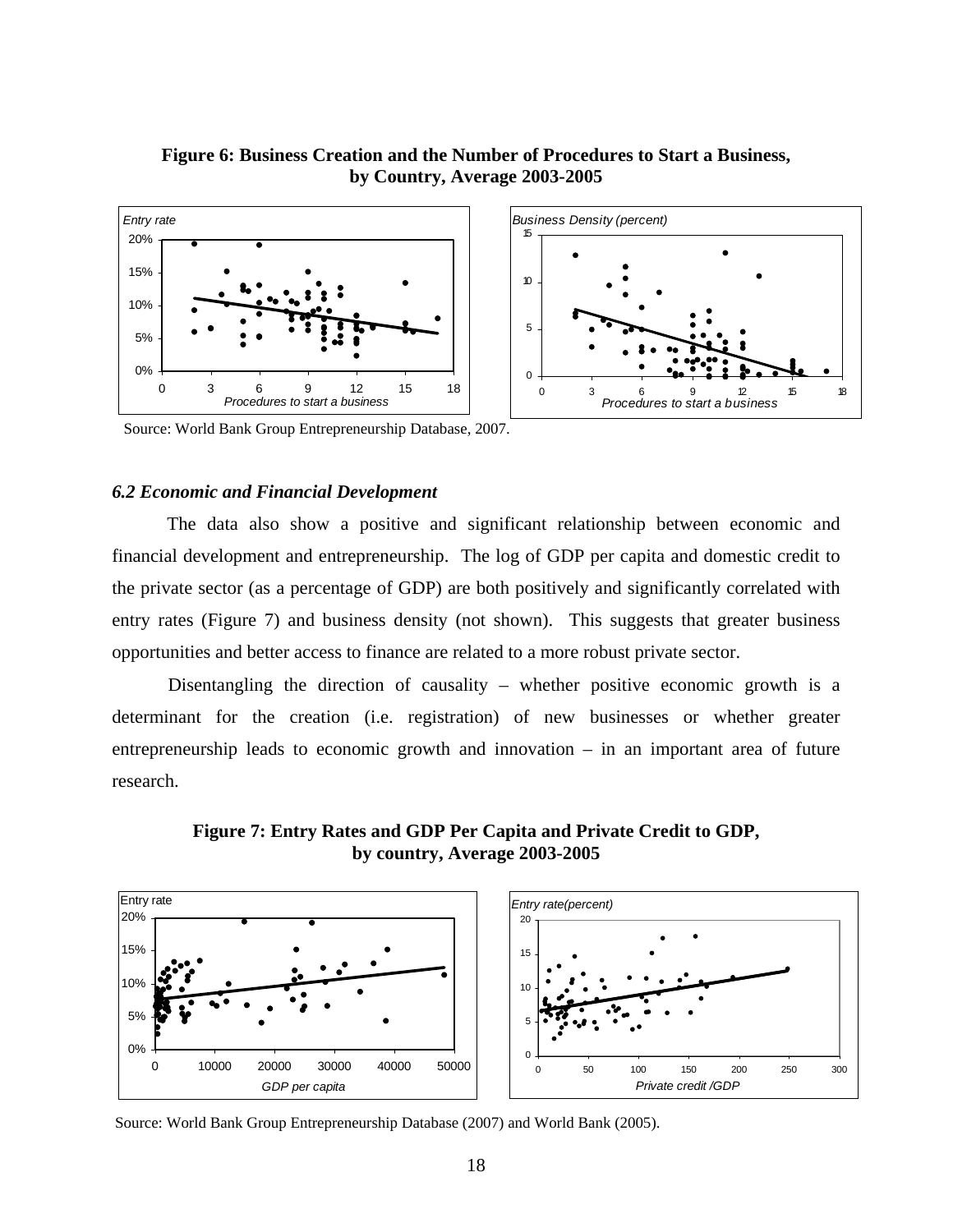#### *6.3 Relationship with the Informal Sector*

 Total firm registrations are significantly higher in countries with a smaller informal sector (Figure 8). This suggests a substitution effect and a larger informal sector in countries with higher entry barriers. The data also show a significant relationship between the entry rate and the informal sector.

 Together, these results suggest that an increase in total and newly registered firms might indicate a decrease in the size of the informal sector. Indeed, a 30 percentage point increase in business density and a 10 percentage point increase in entry rates are commensurate with a 10 percentage point decline in the informal sector (as a share of GDP). We do not include this variable in the multivariate analysis because of its very large (about 80%) and significant relationship with GDP per capita.

**Figure 8: Business Creation and the Informal Sector, by Country, Average 2003-2005** 



Source: World Bank Group Entrepreneurship Database and World Bank (2006).

#### *6.4 Business Creation and Governance*

In order to study the relation between Governance and entrepreneurship, we use the average of the six Kauffman, et al. (2007) governance indices: Voice and Accountability, Political Stability, Government Effectiveness, Regulatory Quality, Rule of Law and Control of Corruption. The data show a strong and significant relationship between entry rates and good governance (Figure 9).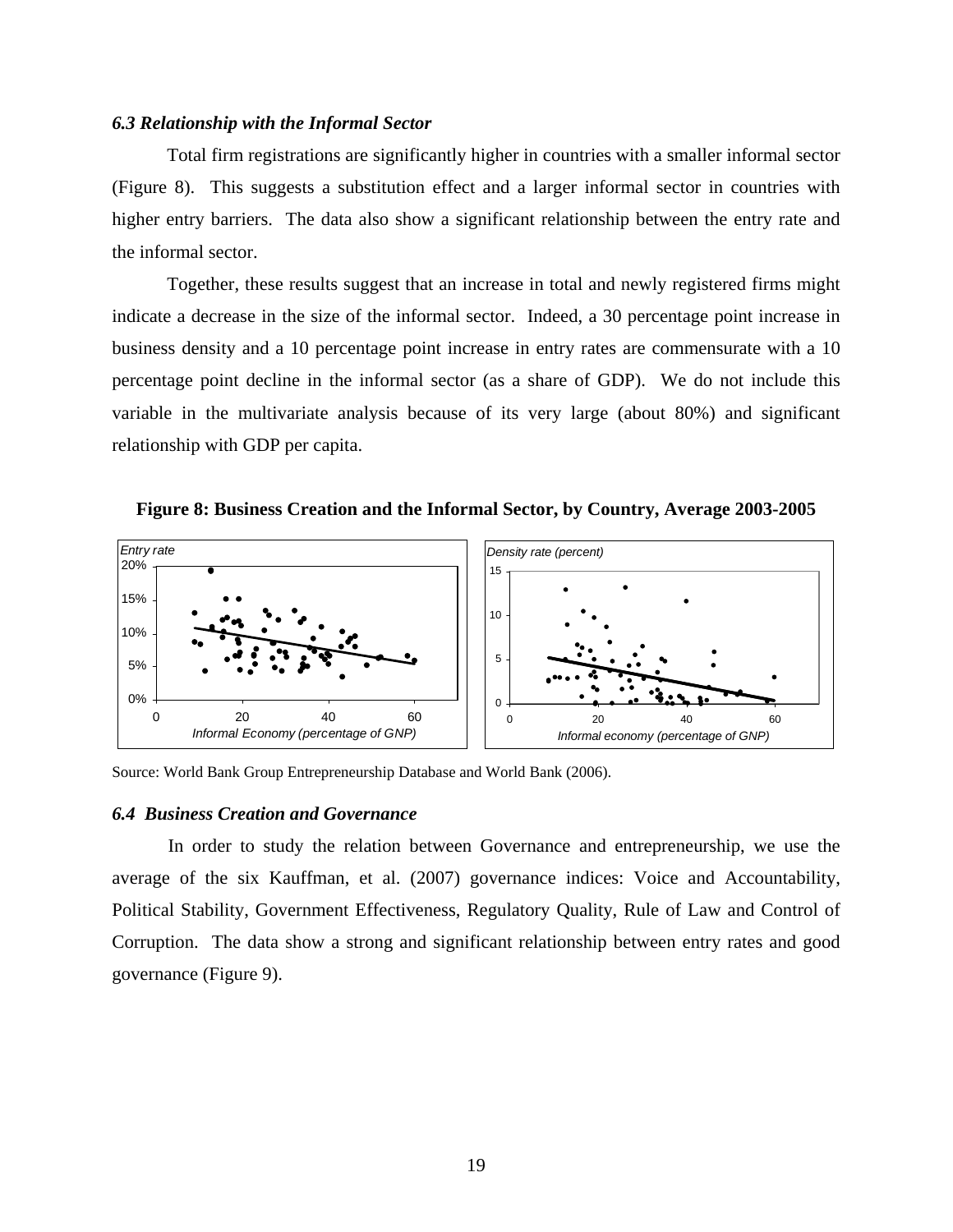

**Figure 9: Entry rates and Kraay's Governance Indicators, by Country, Average 2003-2005** 

Source: World Bank Group Entrepreneurship Database and World Bank (2006).

This result suggests that a stable business environment should be expected to foster private sector development and growth. The case of Peru shows the sensitivity of new firm registrations to political changes (Figure 10).



**Figure 10: Entrepreneurship and Political Stability – The Peruvian Case**

Note: Bars show the year-on-year percentage increase of new businesses. Source: World Bank Group Entrepreneurship Database and World Bank (2007).

## *6.5 Multivariate Analysis Using the Panel Data*

 We use as predictors of entrepreneurial activity the country characteristics defined in Table 1. The sample for the analysis is a pooled, cross-sectional, longitudinal unbalanced panel of 197 observations across 76 countries with non-missing explanatory variables for 2003, 2004,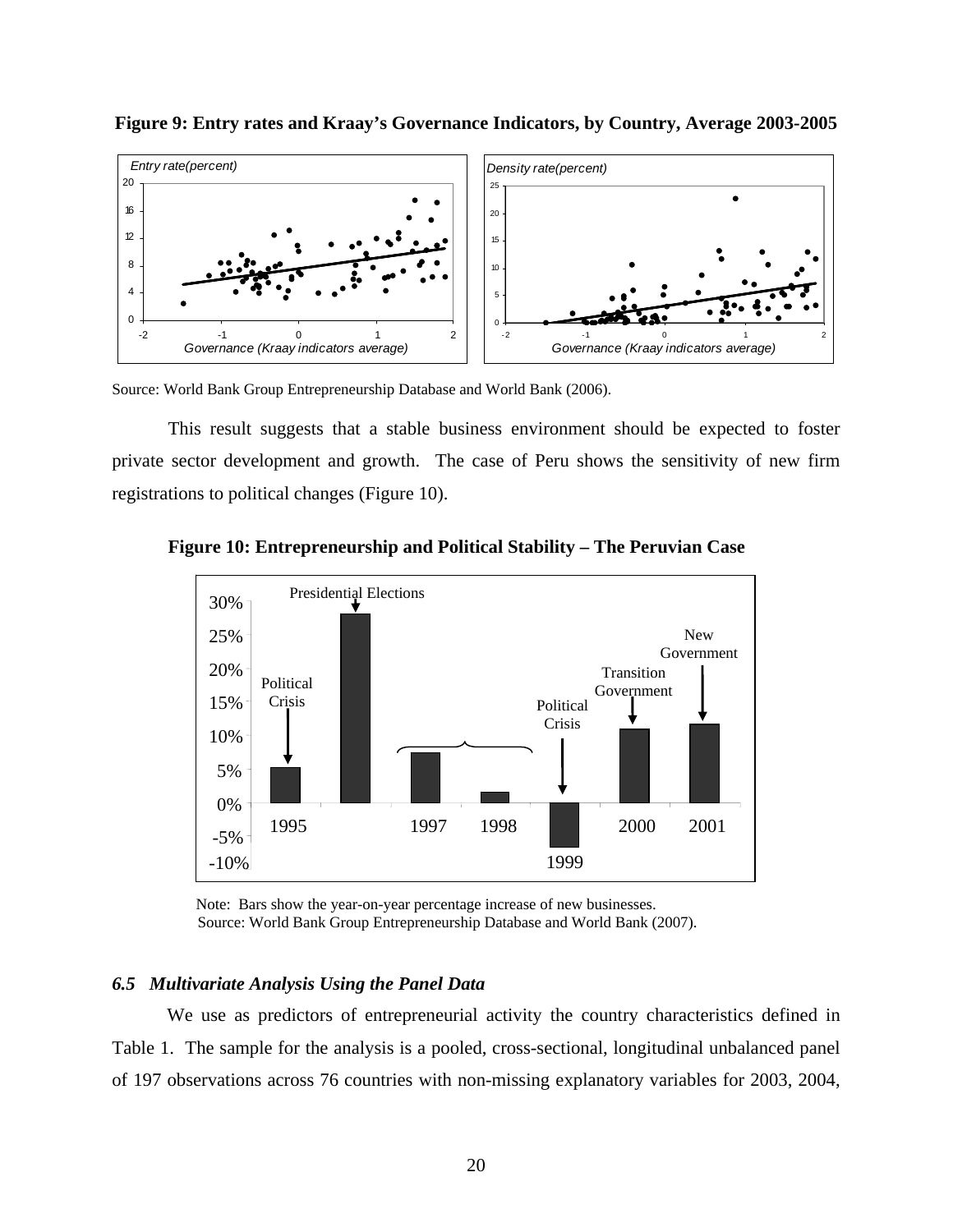and 2005.15 We use three measures of entrepreneurship as our dependent variables: Business density, Entry rates, and Entry per capita, which is defined as new firms as a percentage of the active population. While entry rates proxy new company formation compared to the existing stock of existing companies, entry per capita captures new company formation relative to the population, thus capturing the extent to which a country was entrepreneurial during a given year regardless of the previous (or cumulative) history of net company formation. Thus, it measures a different aspect of entrepreneurial activity.

Our explanatory variables include three indicators of the business environment, which vary over time. First, we proxy the barriers to entry he number of procedures to start a business and the rigidity of employment index, and an indicator of governance. We control in all analyses for policy stability, the ratio of domestic credit to GDP, and GDP per capita.

| Variable                | <b>Obs</b> | Description                                                                                                  | Mean  | Std. Dev. |
|-------------------------|------------|--------------------------------------------------------------------------------------------------------------|-------|-----------|
| <b>ENTRY</b>            | 197        | New registered corporations during year t divided by<br>existing stock of corporations as of end of year t-1 | 0.09  | 0.04      |
| <b>ENTRY PER CAPITA</b> | 197        | New registered corporations during year t divided by<br>population (000s)                                    | 34.43 | 33.51     |
| <b>BUSINESS DENSITY</b> | 197        | Stock of corporations as of end of year t divided by<br>population (000s)                                    | 3.25  | 4.06      |
| <b>ENTY PROCEDURES</b>  | 197        | Log of number of entry procedures (Doing Business)                                                           | 2.07  | 0.49      |
| RIGIDITY OF EMPLOYMENT  | 197        | Rigidity of employment index (Doing Business)                                                                | 36.97 | 16.85     |
| <b>GOVERNANCE</b>       | 197        | Average of governance indicators (Kauffman, et al.)                                                          | 0.33  | 1.00      |
| DOMESTIC CREDIT (% GDP) | 197        | Domestic credit divided by GDP (WB statistics)                                                               | 62.01 | 53.69     |
| <b>GDP PER CAPITA</b>   | 197        | Log of GDP per capita, PPPs, 2000 int'l dollars (WB)                                                         | 9.01  | 1.13      |

**Table 1: Definitions and Summary Statistics, Panel of 76 Countries, 2003-2005** 

Source: World Bank Group Entrepreneurship Database and World Bank (2007).

1

 Table 2 shows the correlation matrix, with asterisks identifying statistical significance. These univariate tests show that business density (Column 3) is significantly related to all

<sup>&</sup>lt;sup>15</sup> We exclude from this analysis six countries that are not included in the Doing Business database.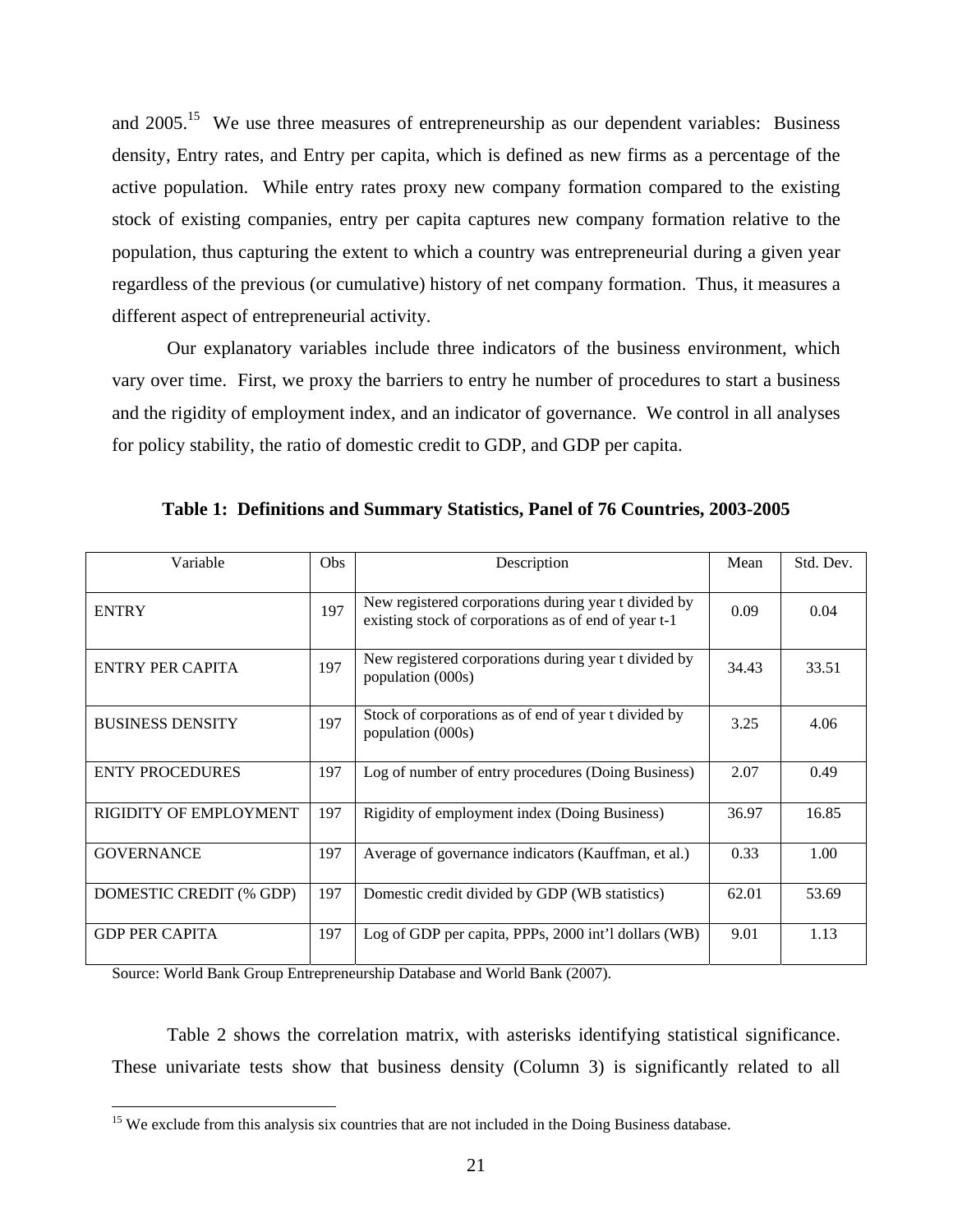country characteristics; however, entry rates are more sensitive to the business environment and governance. We also find large and significant correlations among our dependent variables.

|                                   | (1)           | (2)          | (3)          | (4)                       | (5)                        | (6)         | (7)          |
|-----------------------------------|---------------|--------------|--------------|---------------------------|----------------------------|-------------|--------------|
| ENTRY(1)                          |               |              |              |                           |                            |             |              |
| <b>ENTRY PER CAPITA (2)</b>       | $0.2728***$   |              |              |                           |                            |             |              |
| <b>BUSINESS DENSITY (3)</b>       | $0.574***$    | $0.8731***$  |              |                           |                            |             |              |
| <b>ENTRY PROCEDURES (4)</b>       | $-0.2425$     | $-0.5545***$ | $-0.5505***$ |                           |                            |             |              |
| <b>RIGIDITY OF EMPLOYMENT (5)</b> | $-0.2566$ *** | $-0.1457***$ | $-0.2573$    | $0.3153***$               |                            |             |              |
| <b>GOVERNANCE</b> (6)             | $0.3721***$   | $0.5286***$  | $0.5431***$  | $-0.6322***$              | $-0.2811***$               |             |              |
| DOMESTIC CREDIT (% GDP) (7)       | 0.1297        | $0.3988***$  | $0.3472***$  | $-0.51\overline{07}^{**}$ | $-0.34\overline{75}^{***}$ | $0.7031***$ |              |
| <b>GDP PER CAPITA (8)</b>         | $0.3096***$   | $0.5504$ *** | $0.4753***$  | $-0.5349***$              | $-0.1633***$               | 0.8173      | $0.7066$ *** |

**Table 2: Correlation Matrix, Panel of 76 Countries, 2003-2005** 

Note: Asterisks, \*, \*\*, and \*\*\*, indicate significance at 10%, 5%, and 1%, respectively. Source: World Bank Group Entrepreneurship Database and World Bank (2007).

We use two different estimation methods: random-effects GLS and population-averaged Generalized Estimating Equations (GEE). In the latter a year trend was added as a control. In fixed-effects specifications (not shown) most of the variation in the sample was accounted for by the country dummies, thus providing no additional insight into the determinants of new firm registrations.

 Table 3 presents the regression results based on the panel data. We find that entry rates are significantly related to better governance, even after controlling for GDP per capita. This finding is robust to the estimation method used, i.e. GLS or GEE. This suggests that government corruption and enforcement is the driving force in the decision of entrepreneurs to join the formal sector. Next, we find that entry per capita is significantly related to the number of entry procedures, access to finance, and economic development. This measure of new firm formation is independent of the previous history of entrepreneurship; hence, it is not surprising that GDP per capita turns out to be an important predictor. Finally, we find that business density is strongly and significantly related to lower barriers to entry and better governance (in the GEE model). These findings spotlight the importance of the business environment in formal private sector development and growth.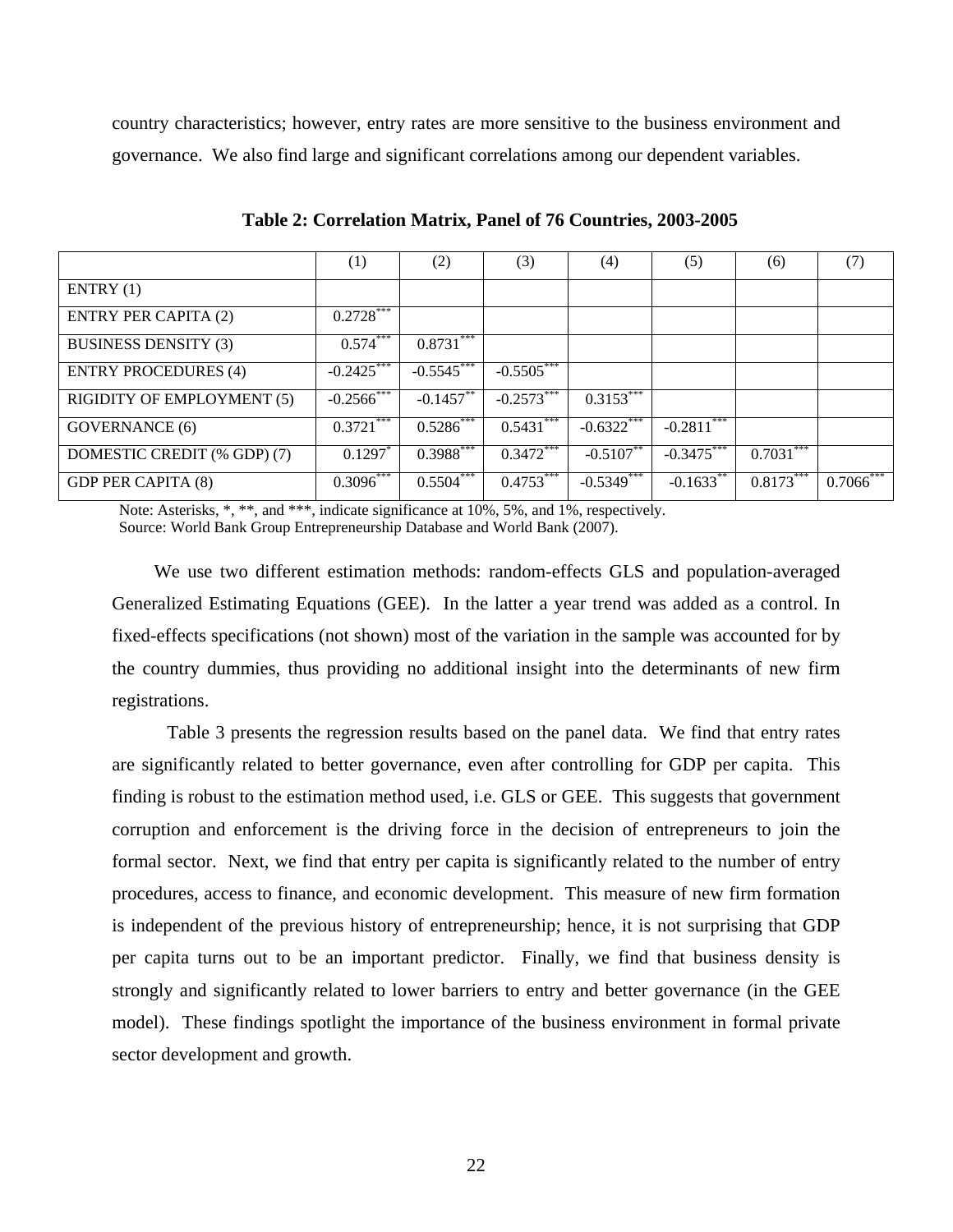|                        | (1)          | (2)          | (3)           | (4)           | (5)            | (6)            |
|------------------------|--------------|--------------|---------------|---------------|----------------|----------------|
|                        |              |              | <b>ENTRY</b>  | <b>ENTRY</b>  |                |                |
|                        | <b>ENTRY</b> | <b>ENTRY</b> | <b>PER</b>    | <b>PER</b>    | <b>DENSITY</b> | <b>DENSITY</b> |
|                        | [GLS]        | [GEE]        | <b>CAPITA</b> | <b>CAPITA</b> | [GLS]          | [GEE]          |
|                        |              |              | [GLS]         | [GEE]         |                |                |
| <b>PROCEDURES</b>      | $-0.008$     | $-0.0044$    | $-5.0875$     | $-8.6206$     | $-1.6417$      | $-1.2862$      |
|                        | [0.34]       | [0.59]       | $[0.07]*$     | [0.11]        | $[0.00]$ ***   | $[0.05]*$      |
|                        |              |              |               |               |                |                |
| RIGIDITY EMPLOYMENT    | $-0.0003$    | $-0.0002$    | $-0.1003$     | $-0.0577$     | $-0.0125$      | $-0.0232$      |
|                        | [0.27]       | [0.41]       | [0.42]        | [0.74]        | [0.52]         | [0.27]         |
|                        |              |              |               |               |                |                |
| <b>GOVERNANCE</b>      | 0.0125       | 0.0178       | $-1.9257$     | 3.8461        | 0.6388         | 1.3942         |
|                        | $[0.06]*$    | $[0.01]**$   | [0.53]        | [0.44]        | [0.23]         | $[0.02]**$     |
|                        |              |              |               |               |                |                |
| <b>DOMESTIC CREDIT</b> | $-0.0001$    | $-0.0001$    | 0.0665        | 0.0278        | 0.0008         | $-0.0045$      |
|                        | [0.14]       | [0.11]       | $[0.03]**$    | [0.62]        | [0.89]         | [0.52]         |
|                        |              |              |               |               |                |                |
| <b>GDP PER CAPITA</b>  | 0.0058       | 0.0028       | 16.4294       | 10.9955       | 1.1195         | 0.6106         |
|                        |              |              |               |               |                |                |
|                        | [0.32]       | [0.63]       | $[0.00]$ ***  | $[0.01]**$    | $[0.02]$ **    | [0.25]         |
|                        |              |              |               |               |                |                |
| <b>YEAR</b>            |              | 0.0047       |               | 1.0996        |                | 0.2736         |
|                        |              | $[0.00]$ *** |               | [0.11]        |                | $[0.00]$ ***   |
|                        |              |              |               |               |                |                |
| Constant               | 0.0682       | $-9.4265$    | $-101.469$    | $-2,250.14$   | $-3.0723$      | $-547.17$      |
|                        | [0.19]       | $[0.00]$ *** | $[0.00]$ ***  | $[0.10]*$     | [0.50]         | $[0.00]$ ***   |
|                        |              |              |               |               |                |                |
|                        |              |              |               |               |                |                |
| Observations           | 197          | 197          | 197           | 197           | 197            | 197            |
| R-squared              | 0.19         |              | 0.32          |               | 0.34           |                |
| Wald Chi-squared       |              | 38.89***     |               | 56.42***      |                | 63.67***       |

# **Table 3: Regressions Predicting Entry Rates and Density, Panel of 76 Countries, 2003-2005**

Note: Variables are defined in Table 1. z-scores are shown in brackets beneath regression coefficient. Asterisks, \*, \*\*, and \*\*\*, indicate significance at 10%, 5%, and 1%, respectively.

Source: World Bank Group Entrepreneurship Database and World Bank (2007).

 $\overline{a}$ 

# **7. Business Registries and Electronic Business Registration (EBR)**

 Many governments have taken action to make it easier for entrepreneurs to start a new firm, such as deregulating and automating the registration process, which can reduce time and cost for entrepreneurs.<sup>16</sup> A larger number of formally registered firms is associated with a smaller informal sector, which is associated with slower growth and employment and lower tax

<sup>&</sup>lt;sup>16</sup> Cross-country data on the cost, time, and number of procedures required to register a business is available in the Doing Business Report: www.doingbusiness.org.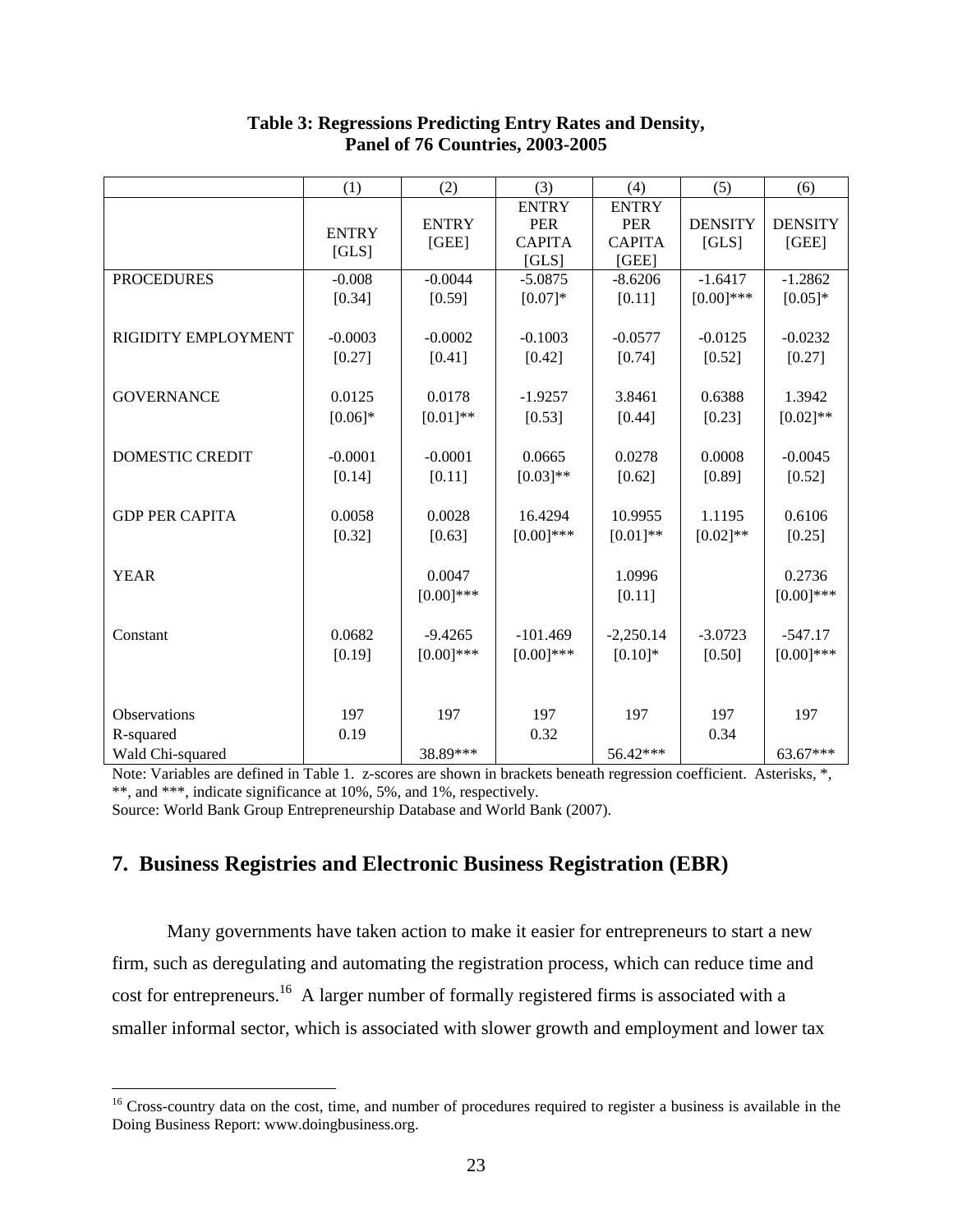revenue.<sup>17</sup> Furthermore, formal sector registration provides firms access to a VAT sales ID, which offers greater domestic and international sales opportunities. Legislative reforms to the registration process have been shown in countries around the world to increase entry and small business employment (i.e. Mexico and Russia).<sup>18</sup> An example of legislative reform to encourage formal entrepreneurship and the growth of new and small firms is to introduce on-line electronic registration systems. Automating the registration process also helps provide lenders, suppliers, and customers greater access to information on the financial health, management, and ownership of registered firms, which encourages greater access to financing and growth.

In order to have a better understanding of the business registration process and the impact of different typologies of registries in the ease of doing business, the 2007 *World Bank Group Entrepreneurship Survey* added a special section related to the business registries. Seventy-five countries participated in this section, providing valuable information about the registration processes, information requirements, and the availability of e-registries and e-distribution, among other issues.

## *7.1 Business Registry Typology*

 $\overline{a}$ 

In order to asses the different degrees of modernization of business registries, the survey collected information on the availability of electronic registration, which broadly includes the automation and computerization of local registrars, the ability to register over the Internet, and electronic distribution of data via the Internet. However, this does not necessarily include online authentication or integration of e-government services.<sup>19</sup> Figure 11 shows the deep disparity found between industrialized and developing countries. While on average only 32% of developing countries have implemented an electronic registry, more than 80% of the industrialized countries have already achieved complete automation. However, in most regions over 60% of countries make registrar information available over the internet. This discrepancy might be explained by the fact that electronic distribution is less expensive and difficult to implement and does not require electronic signature or security laws or complex e-government platforms.

<sup>&</sup>lt;sup>17</sup> For example, see Djankov, La Porta, Lopez de Silanes and Shleifer, 2002.

<sup>&</sup>lt;sup>18</sup> See Seira, Kaplan, and Piedra, 2007 and Yakovlev, E, E. Zhuravskaya, 2007, for studies on the effect of registration reform on entrepreneurship in Mexico and Russia, respectively.

<sup>&</sup>lt;sup>19</sup> For further information on EBR see "Implementing Electronic Business Registry (e-BR) Services," World Bank, 2007.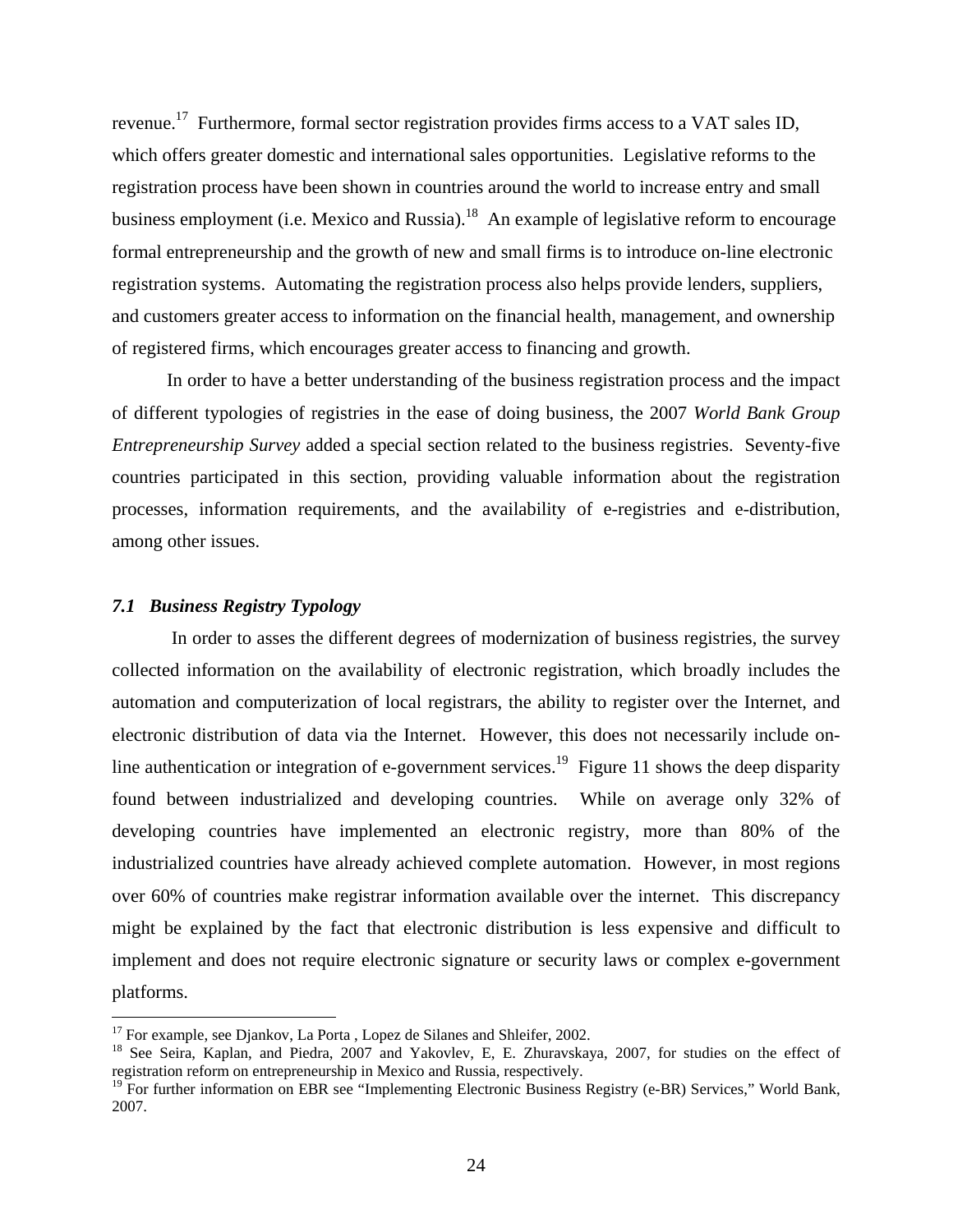

**Figure 11: Electronic Business Registration, by Region** 

Moreover, the registries were questioned on the information businesses were required to file, as well as if they registered any other information besides business incorporations. We find deep disparities among regions (not shown). When it comes to the information the companies are required to register, the majority of them oblige businesses to report closures and annual financial statements. Nevertheless, not all countries have the mechanisms to enforce these requirements. In addition, while business registries in industrialized countries tend to stand alone, and only in some cases register internet domains, developing countries tend to have registries where businesses, real state, internet domains and patent registrations coexist.

#### *7.2 Impact of E-Registry on the Ease of Doing Business*

Once the typology of the registry is defined, the survey aimed at understanding how different typologies impact entrepreneurship and the ease of doing business. In this regard, the data show that countries with e-registries tend to have shorter incorporation time frames, with less bureaucratic and cheaper procedures. For instance, the number of days necessary to incorporate a business is on average 21% lower in countries with e-registries, and the number of procedures is 23% lower, as shown in Figure 12.

Source: World Bank Group Entrepreneurship Database, 2007.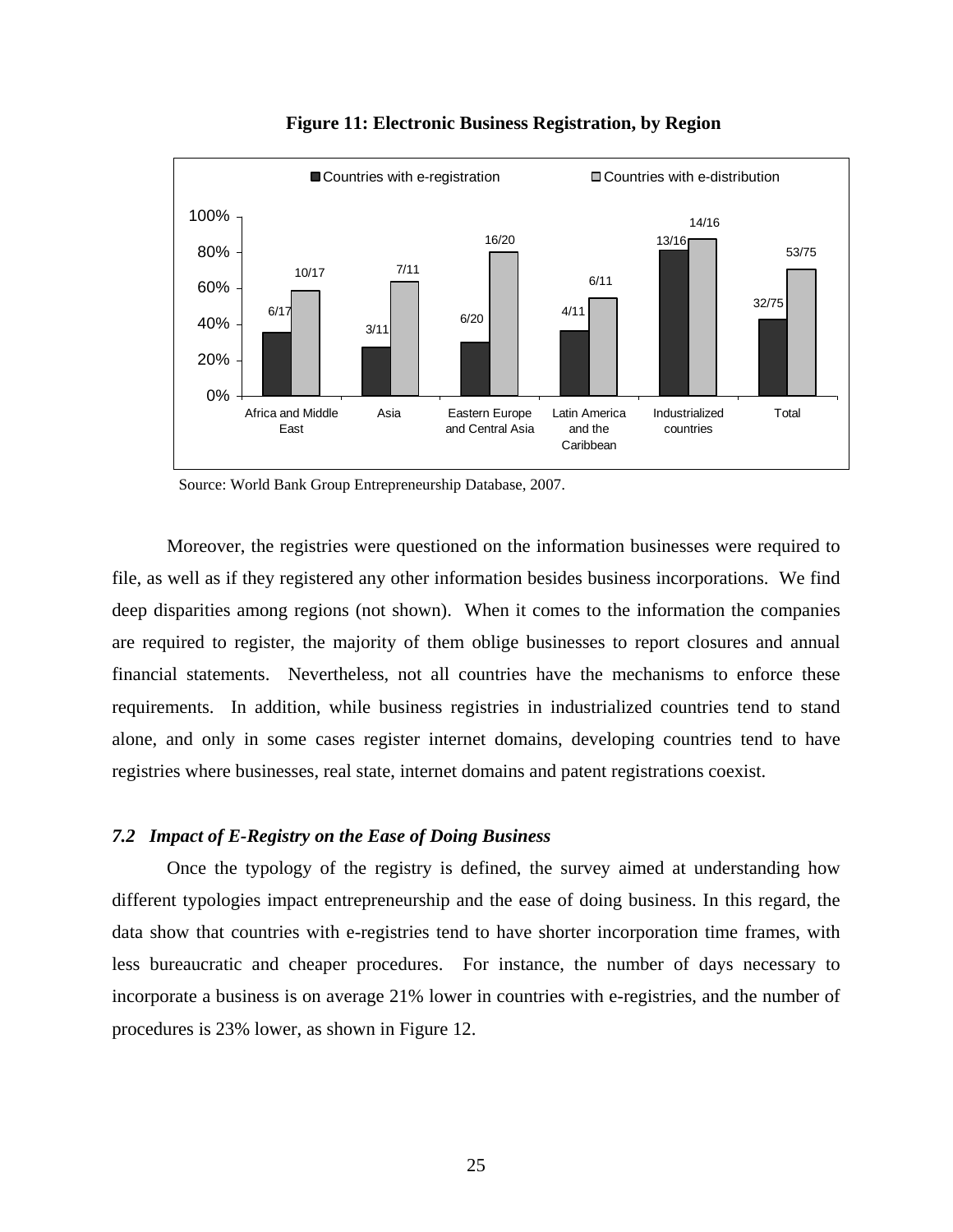

**Figure 12: E-Registration and the Investment Climate** 

Source: World Bank Group Entrepreneurship Database, 2007.

#### *7.3 Impact of e-registration on entry rates:*

The data also reveal a significant role of modernized business registries in facilitating business creation. We find higher entry rates – defined as the number of new registrations divided by the stock of existing registrations – in those countries with e-registries compared to the ones without them. However, we cannot dismiss reverse causality, i.e. that registry modernization is demand-driven by a more robust private sector.

#### *7.4 The Impact of Electronic Registration: Guatemala, Sri Lanka and Jordan.*

The modernization of business registries is an important step in a successful private sector development strategy. If appropriate political and economical reforms take place, the country will require an efficient registry that can satisfy new businesses demands. Otherwise, the registry will become a bottleneck for entrepreneurs, not only encumbering the business creation process, but also discouraging the transition between the informal and formal sectors.

Our data suggest that the modernization process of business registries is usually a long process framed inside a larger national private sector development strategy. On average, countries draft five-year plans and the goal is to implement electronic registration and distribution. Figure 13 shows the timeline of new business registrations for three countries – Guatemala, Sri Lanka, and Jordan – that have successfully implemented a business registry modernization strategy.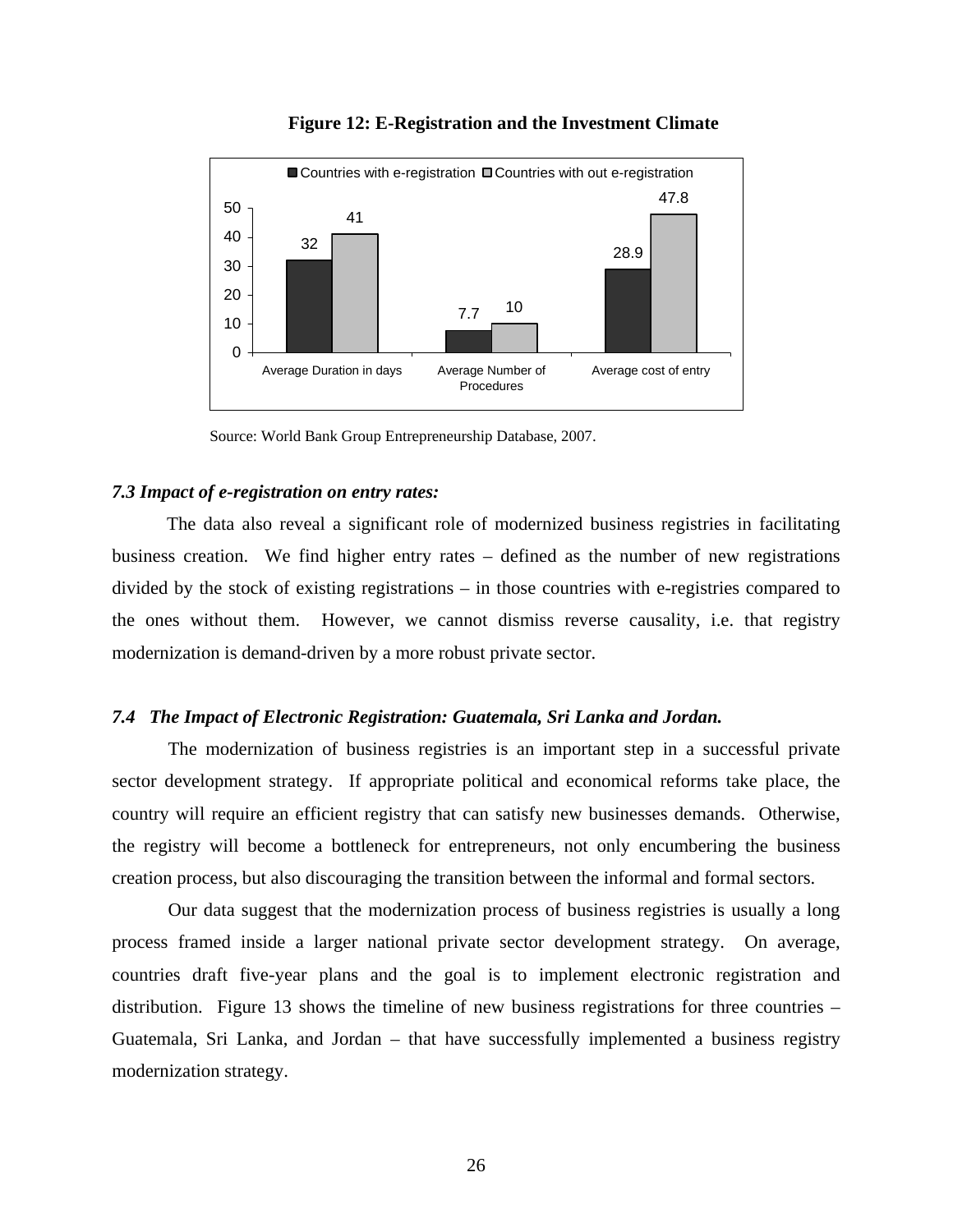The data suggest a strong relationship between the implementation of a modern business registry and a significant increase in the number of new business registered. All three countries witnessed an increase larger than 20% in the number of new business registration after the full implementation of their modernization plans. It is also noteworthy that in Jordan and Guatemala, the growth of new firms begins before the implementation of the reform, usually about 4 years earlier when the modernization plan was announced and initiated.





Source: World Bank Group Entrepreneurship Database, 2007.

For example, Guatemala began its modernization plan in 1996, achieving e-registration and e-distribution in 1999 (see Box 5). Jordan, following a 1997 law, created a new entity in charge of business registration and entrepreneurship promotion that fully implemented the electronic registration in 2002. Sri Lanka, on the other hand, partially implemented its electronic business registration in 2001, in order to prepare for the new Companies Act of 2007.

In addition, in several countries the business registry has played a central role in private sector development strategies. Instead of being a passive actor, the registries have in many cases been entrusted with the task of fostering entrepreneurship through a variety of activities. Among others tasks, they provide an advisory role training potential entrepreneurs, are in charge of the dissemination of information, promote foreign investment, reduce bureaucratic barriers, etc.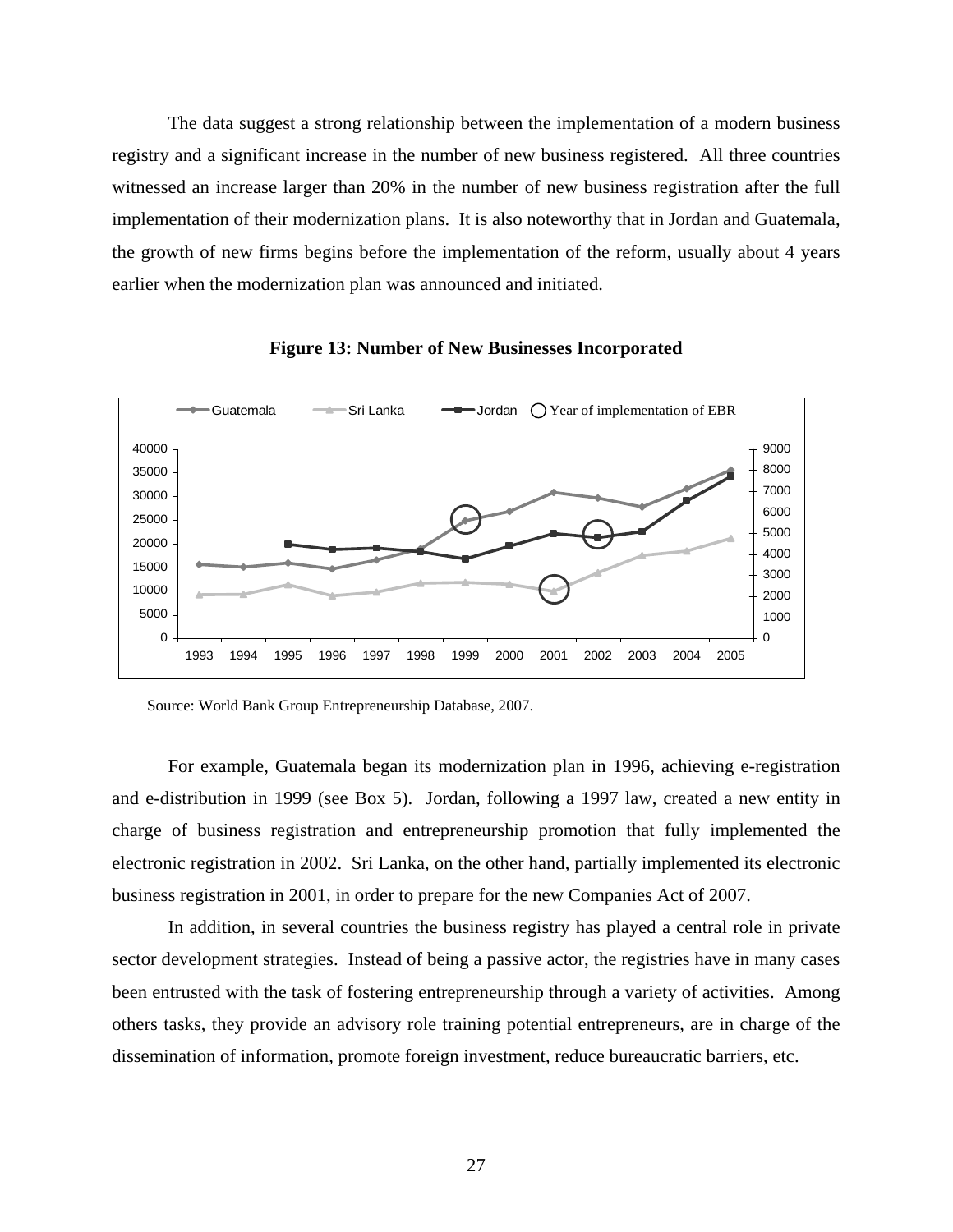# **Box 5: The case of Guatemala**

Since the creation of the business registry of Guatemala in 1971, its structure remained almost unchanged for two decades. An average of seven employees and a couple of mechanical typewriters composed its organizational structure until 1995. In 1996, under a new administration, the Business Registry undertook an ambitious modernization plan. The initial program, divided into four phases, would be accomplished with the implementation of e-registry and e-distribution in 1999 (Figure 14)..



## **Figure 14: EBR Implementation in Guatemala**

Source: World Bank Entrepreneurship Group Database (2007).

The plan included not only the modernization of the business registry, but also the entrustment of the registry as the central actor for the new private sector development strategy. The registry would gain an active role in the promotion of entrepreneurship through activities such as training of entrepreneurs, investment promotion, dissemination, etc. As shown in Figure 2, the modernization of the business registry and the new economic policies had a direct impact in the number of new business registered, with an increase of 40% on new registrations. In comparison, the three years period (2000-2003) during which the modernization strategy was paralyzed due to a change in the administration, resulted in a sharp 11% decline in the number of new business registered.

In 2003, the new administration reactivated the second modernization plan for the business registry. A number of new and ambitious goals were defined, such as increasing the number of registration locations, the reduction of necessary steps for business incorporation, and the promotion of foreign investment. This second stage had a remarkable impact in the number of new business incorporated, and increased the number of new business registered per year by almost 25%. Moreover, the number of monthly electronic transactions – including incorporations, closures, re registrations and consultations - has climbed over 3400, representing more than 50% of the total number of monthly transactions.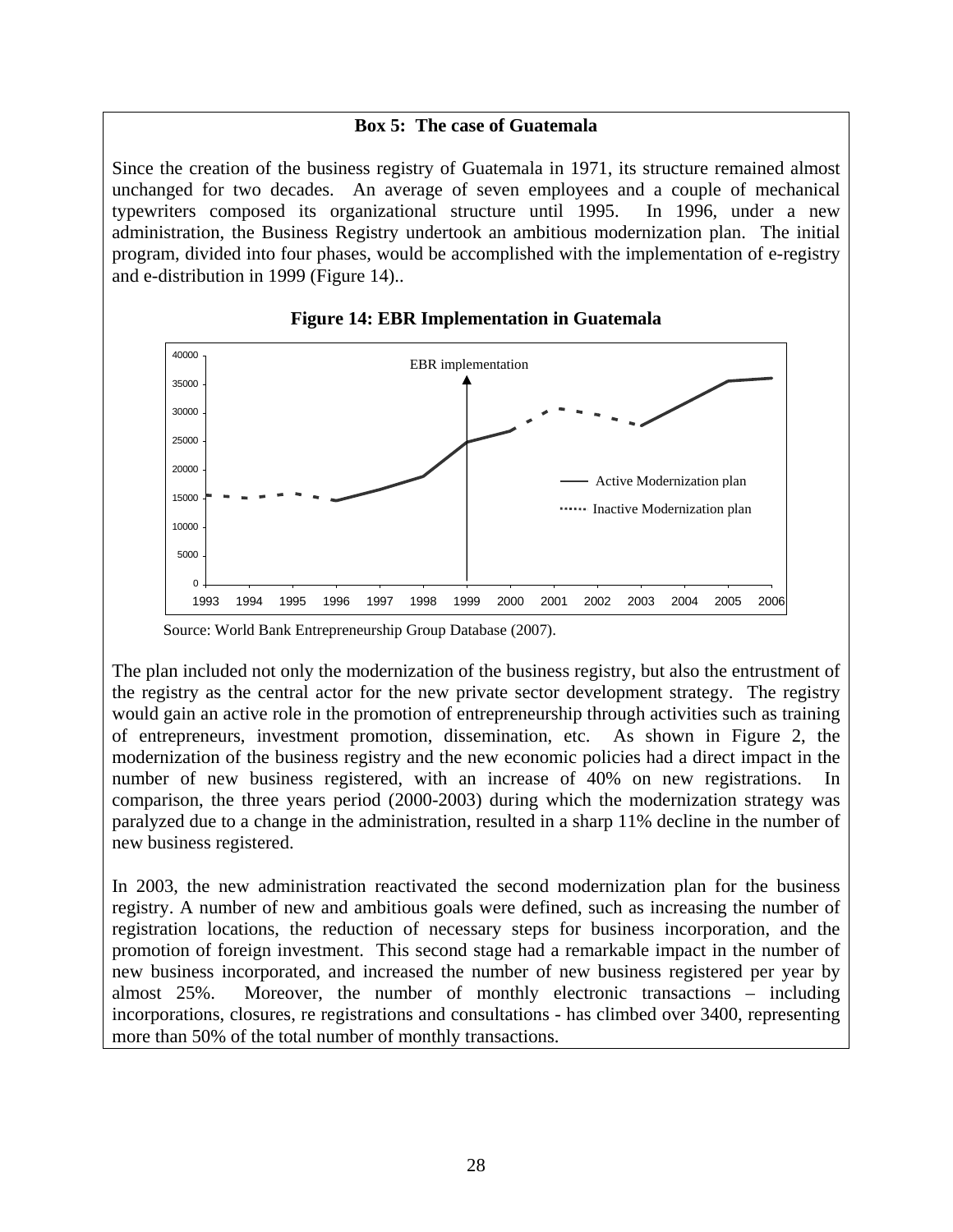## **8. Conclusion**

The *World Bank Group Entrepreneurship Survey 2007* provides a new set of indicators to study the relationship between business creation, the investment climate, and economic development. Preliminary findings suggest that a higher level of entrepreneurship significantly relates to greater economic development, formal sector participation, and better governance. For instance, countries with lower barriers to entry and less corruption generally see higher percentages of firm registrations and entry. Consistent with the findings of Brander et al. (1998) for the Canadian economy, we find that in the 84 countries included in our analysis, entrepreneurship, measured both in terms of new registrations and entry rates, is also positively correlated with economic growth. This might suggest that countries that facilitate entrepreneurship see commensurate increases in overall economic growth and an expansion of the formal sector. Alternatively, it might be the case that periods of economic expansion encourage optimism and entrepreneurship; for instance, individuals might be willing to leave their job security to start a business if they are more confident they could find another job if their business fails. We hope to continue collecting data on firm creation over time, which will allow us to better understand how the private sector behaves over business and financial cycles. The current data limitations prevent us from observing the evolution of new entrants over time in order to asses their longevity and their growth. Furthermore, entrepreneurship indicators can be used to complement other World Bank group indicators – such as the *Doing Business* indicators – in the development of policy recommendations to promote private sector development and growth.

In addition, the data collected could become the base for further studies in business ecology. For instance, the distribution of businesses per sector could be used for a deeper research paper aimed to answer questions such as which kind of businesses are easier to incorporate in challenging business environments, which sectors are interdependent on one another, and which ones contribute more to the countries economic development.

Moreover, the process of collecting data has become a valuable tool for the diagnosis of the business environments. For instance, direct contact with business registries in more than a 125 countries helps us to better understand the difficulties that entrepreneurs face when incorporating a business, as well as the impact of the institutional and technological framework of registries in the ease of starting a business.

29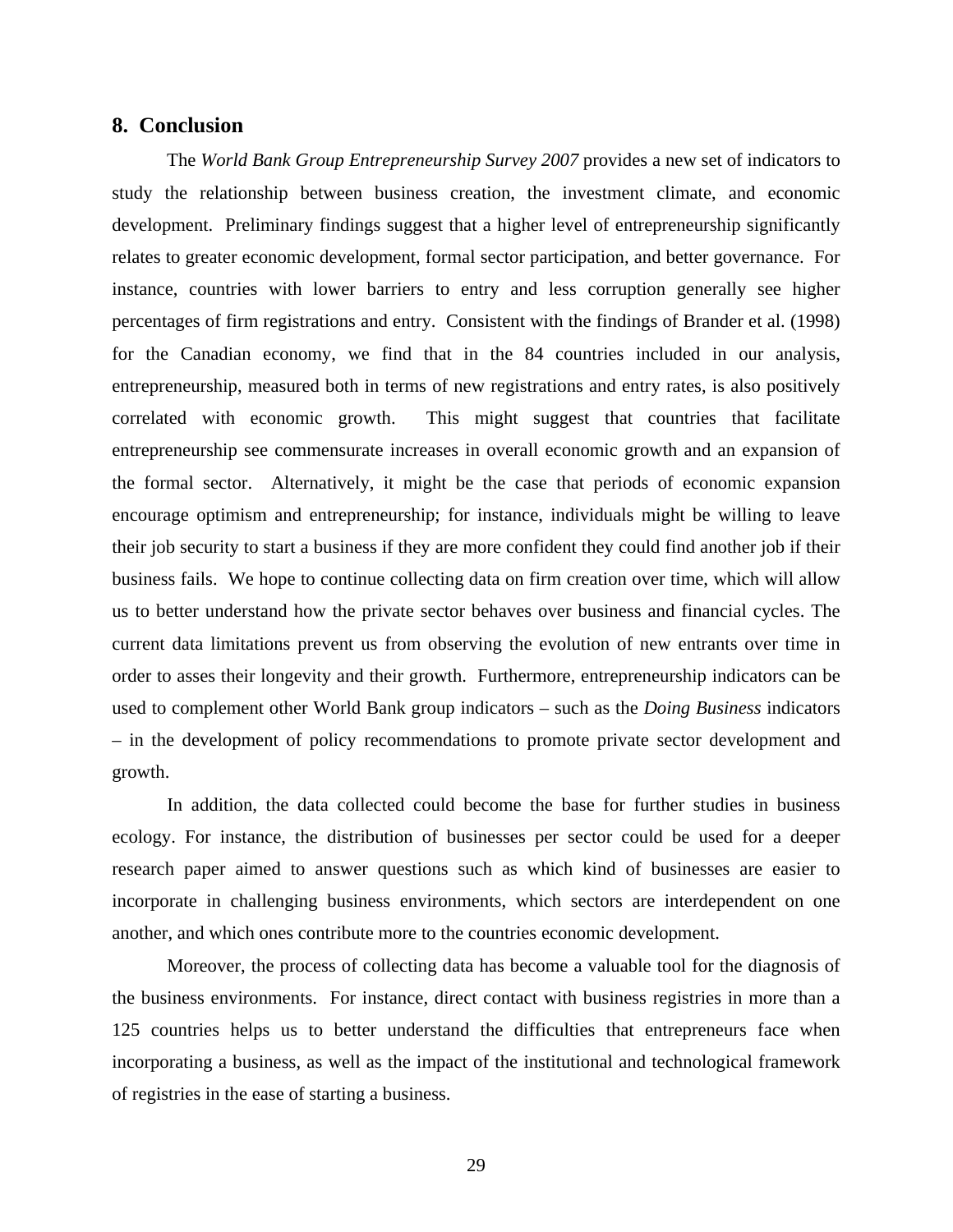# **References**

Amaral, A., and R.Baptista, 2006. Serial vs. One-Business Entrepreneurs: A Longitudinal Investigation of Entry into Serial Entrepreneurship. University of Lisbon working paper.

Audretsch, D., B., Meijaard, and E. Stam, 2005. Renascent Men or Entrepreneurship as a One-Night Stand: Entrepreneurial Intentions Subsequent to Firm Exit. CEPR Discussion Paper No. 5342.

Beck, T., A. Demirgüç-Kunt, and R. Levine, 2004. SMEs, Growth, and Poverty: Cross-Country Evidence. Journal of Economic Growth, forthcoming.

Berger, A., L. Klapper and G. Udell, 2001. The Ability of Banks to Lend to Informationally Opaque Small Businesses. Journal of Banking and Finance.

Djankov, S., La Porta, R., F. Lopez-de-Silanes, and Shleifer, A., 2002. The regulation of entry. Quarterly Journal of Economics 117, 1-35.

James Brander, J, K. Hendricks, R. Amit and D.Whistler 1998. The Engine of Growth Hypothesis: On the relationship between firm size and employment growth

de la Rosa Guzmán, H.R., 2003. La Modernización en México del Registro Publico de Comercio. CINDER working paper.

EUROSTAT, 2006. Código de las Buenas Practicas de la Estadística Europea. Instituto Nacional de Estadística working paper.

Galor, O. and M. Stelios, 2006. The Evolution of Entrepreneurial Spirit and the Process of Development. Brown University working paper.

Giannella, V., 2006. Business Register Interoperability Throughout Europe: The BRITE Project. BRITE working paper.

Gielen, F., A. C. Hirata Barros, and G. Kusz, 2006. The Disclosure Dilemma: An Examination of Mandatory Public Disclosure of Financial Statements for Non-Listed Companies. World Bank discussion paper.

Gordon, R., 2006. Do Tax Rates Encourage Entrepreneurial Activity? IMF Working Paper No. 97/88.

Henisz, W. J. 2000. "The Institutional Environment for Economic Growth." Economics and Politics, 12:1-31.

Jovanovic, B. 1982. "Selection and the Evolution of Industry," Econometrica 50, 642- 670.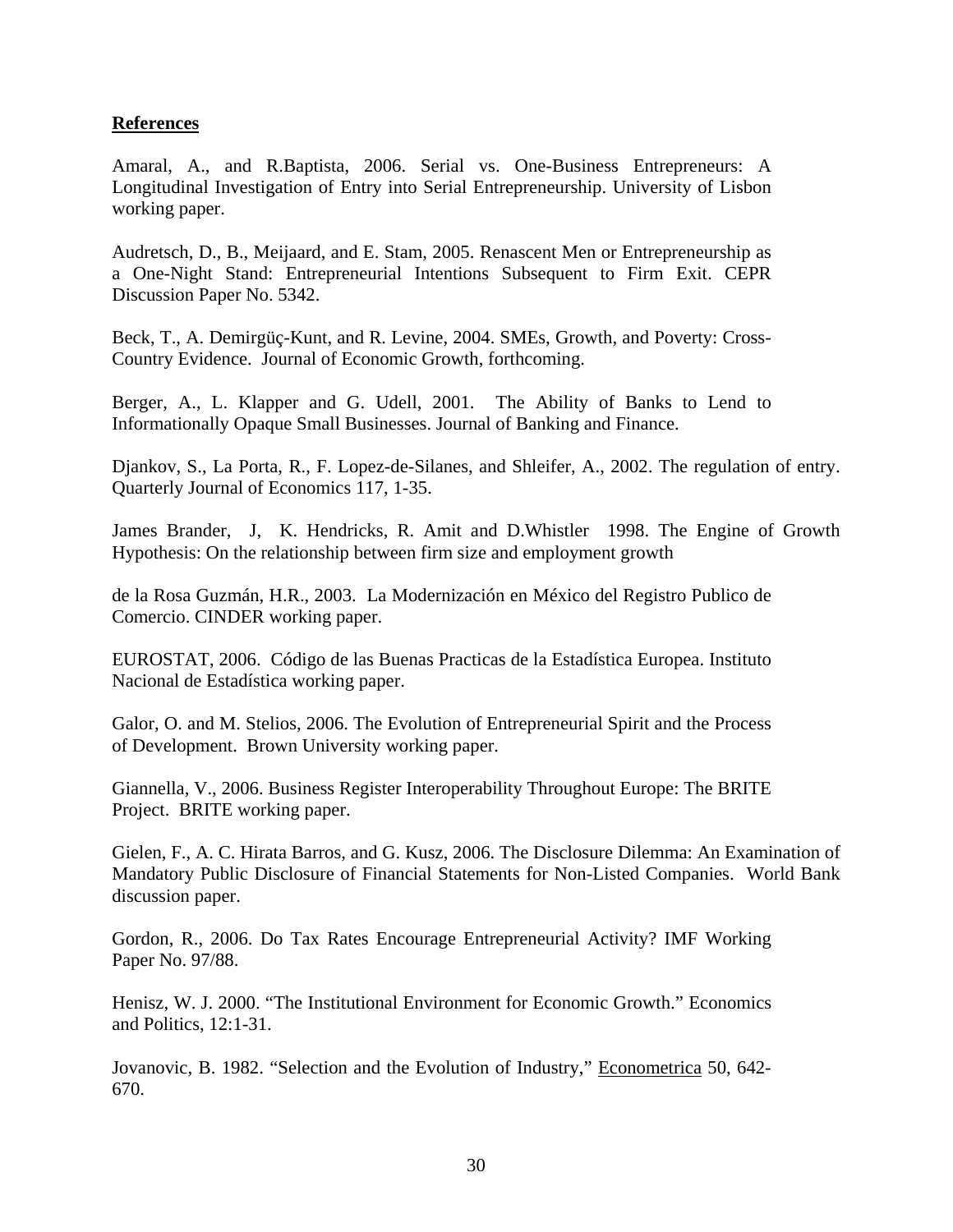JW Gough, 1969. "The Rise of the Entrepreneur" Schocken Books, New York

Kaufmann, D., A. Kraay and M. Mastruzzi, 2006. Governance Matters V: Governance Indicators for 1996-2005. World Bank Policy Research Working Paper No. 4012.

Klapper, L., L. Laeven, R. Rajan, 2006, Entry Regulation as a Barrier to Entrepreneurship. Journal of Financial Economics 82:3, 591-629

Klapper, L., Juan Manuel Quesada Delgado, 2007. Understanding entrepreneurship: Influences and consequences of business creation. World Bank Viewpoint.

Knott, A. M. and H. Posen, 2005. Is Failure Good? Strategic Management Journal, 26(7), 617-641.

Labariega Villanueva, P.A., 2006, Devenir Historico del Registro Publico de Comercio. Boletín Mexicano de Derecho Comparado, Number 115.

MacDougal, P. and B. Oviatt, 2000. International Entrepreneurship: The Intersection of Two Research Paths. Academy of Management Journal.

Nielsen, P.B. and Ploving, J., 1997. Concepts used in statistical business registers in view of globalization and the informal economy. Statistics Denmark, International Statistical Review, 351-363.

Alfred R. Nucci1, 1999. "The Demography of Business Closings," Small Business Economics, Springer Netherlands, vol. 12(1), pages 25-39.

Outcalt, C., 2000. The Notion of Entrepreneurship: Historical and Emerging Issues. CELCEE Kauffman Center for Entrepreneurial Leadership working paper.

Sarasvathy, S. and A. Menon, 2003. Failing Firms and Successful Entrepreneurs: Serial Entrepreneurship as a Temporal Portfolio. Darden Business School working paper.

Schumpeter, J.A., 1911. Theorie Der Wirtschaftlichen Entwicklung. Duncker & Humblot, Leipzig.

Stuart, T. and O. Sorenson, 2005. Social Networks and Entrepreneurship, in H*andbook of Entrepreneurship Research: Disciplinary Perspectives*, New York, Springer Science+Business Media.

United Nations, 2003. Small and Medium-Sized Enterprises in Countries in transition. ECE/TRADE/337/OPA/AC.32/1.

United Nations, 2005. Recommandations Internationales concernant les statistiques de l'activité économique. E/ESCAP/CPR(2)/9, Commission Économique er Sociale pour l'Asie et le Pacifique, November.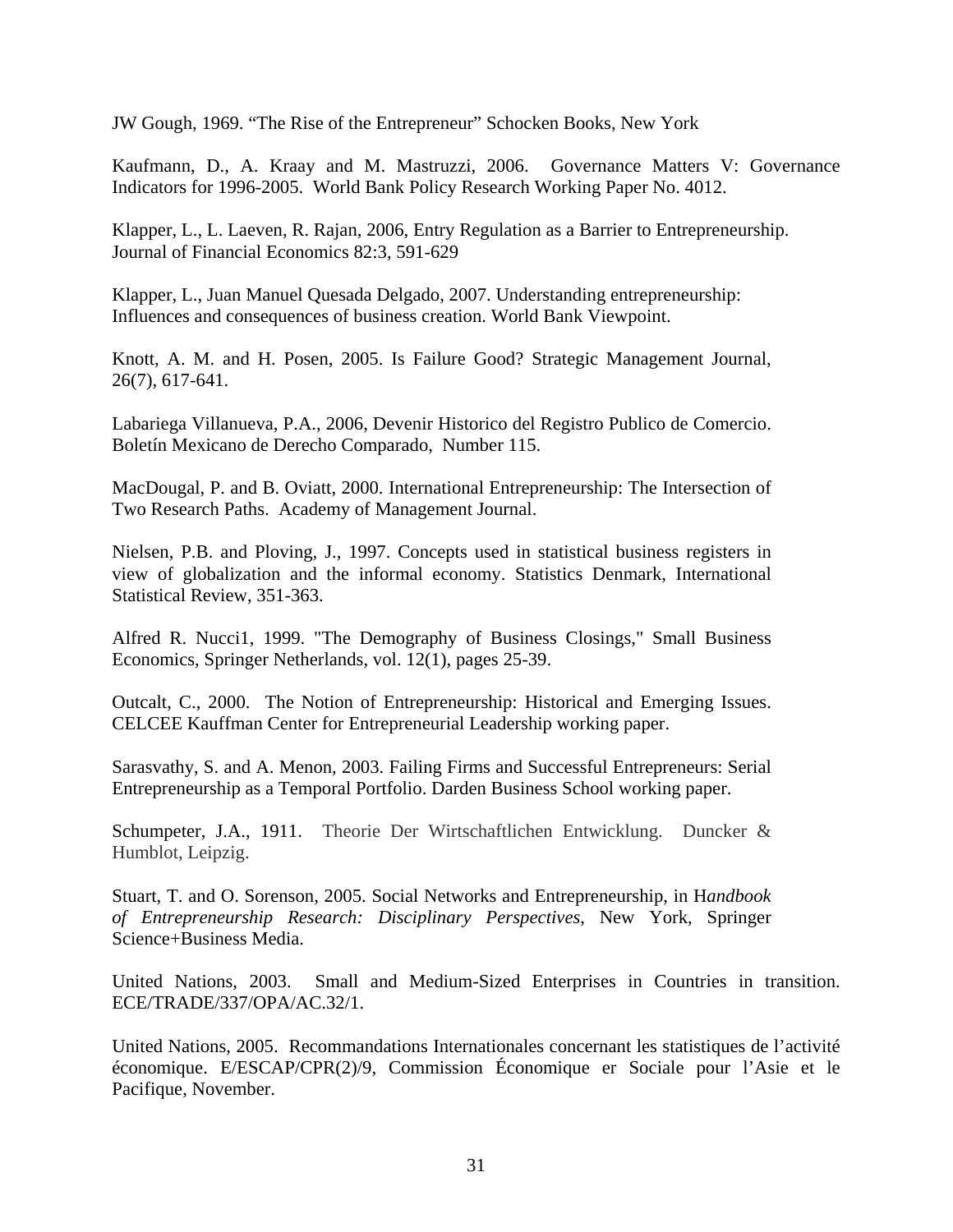Vale, S., 2005. International Data on Business Starts-ups: Factors Affecting Comparability. OECD working paper.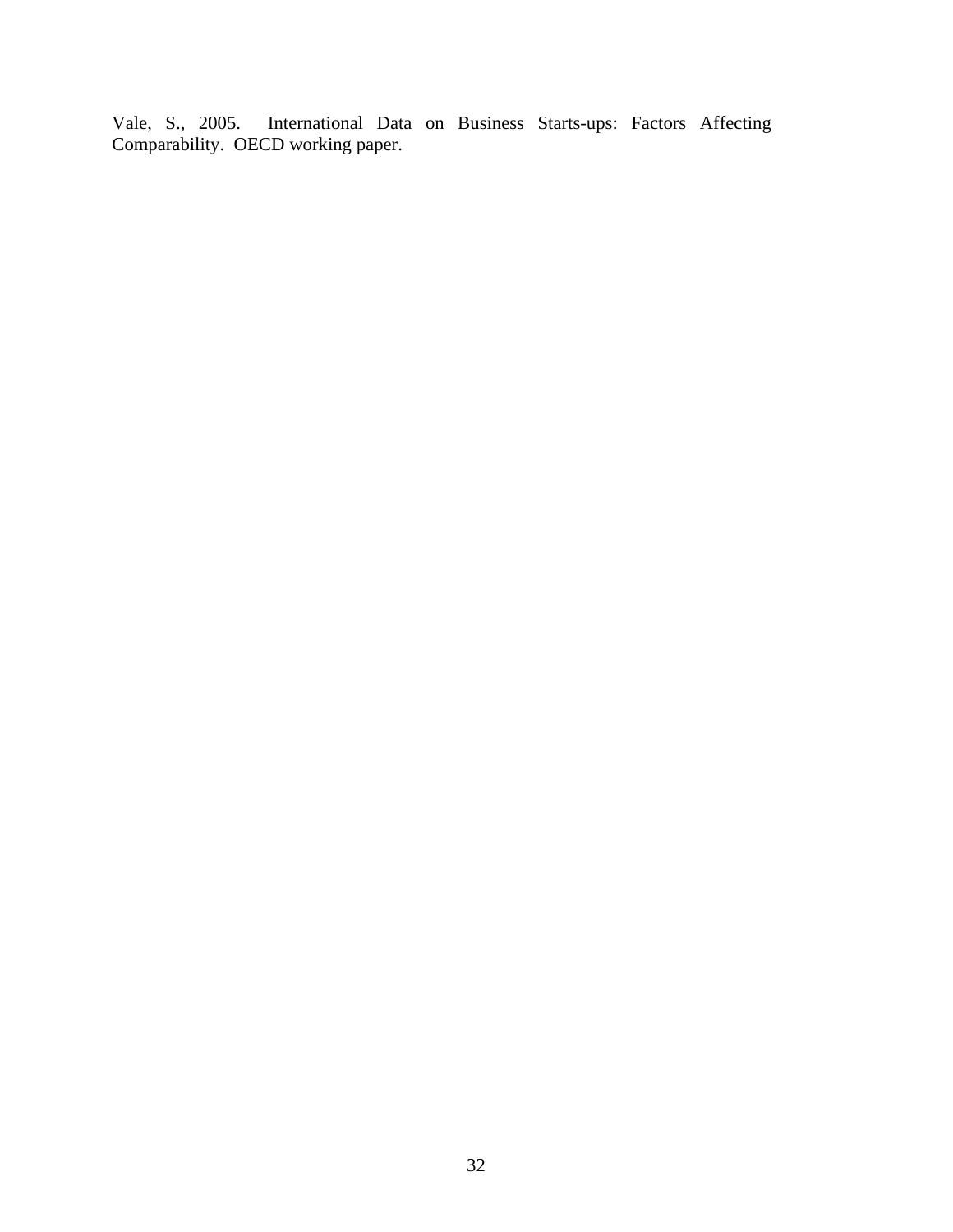| Country              | <b>Source</b>                                                                                             |
|----------------------|-----------------------------------------------------------------------------------------------------------|
| Albania              | Boga & Associates Attorneys at Law                                                                        |
| Algeria              | Centre National du Registre du Commerce                                                                   |
| Argentina            | <b>INDEC</b>                                                                                              |
| Armenia              | <b>National Statistical Service</b>                                                                       |
| Australia            | <b>Business Demographics Section</b>                                                                      |
| Austria              | Bundesministerium für Justiz                                                                              |
| Azerbaijan           | Ministry of Justice                                                                                       |
| Bangladesh           | Registrar of Joint Stock Companies & Firms (RJSC)                                                         |
| Belgium              | <b>Business Register</b>                                                                                  |
| <b>Bolivia</b>       | Fundación para el Desarollo Empresarial                                                                   |
| Bosnia & Herzegovina | <b>IFC</b>                                                                                                |
| <b>Botswana</b>      | <b>Registrar of Companies</b>                                                                             |
| Canada               | <b>Statistics Canada</b>                                                                                  |
| Chile                | Servicio de Impuestos Internos                                                                            |
| China                | Ministry of Commerce. State Administration for Industry and Commerce                                      |
| Colombia             | Confecamaras                                                                                              |
| Congo, Dem. Rep.     | Djunga and Risasi, Attorneys at Law                                                                       |
| Costa Rica           | <b>Registro Nacional</b>                                                                                  |
| Croatia              | Financial Agency (FINA)                                                                                   |
| Curacao              | Curaçao Chamber of Commerce                                                                               |
| Cyprus               | Ministry of Commerce, Industry and Tourism.<br>Department of Registrar of Companies and Official Receiver |
| Czech Republic       | Ministry of Justice. Czech Statistical Office                                                             |
| Denmark              | Danmarks Statistik                                                                                        |
| Egypt                | <b>Commercial Registry Authority</b>                                                                      |
| El Salvador          | Dirección del Registro de Comercio                                                                        |
| Estonia              | Centre of Registers, Ministry of Justice of Estonia                                                       |
| Finland              | <b>Business Register</b>                                                                                  |
| France               | Institut National de le Statistique et des Etudes Economiques                                             |
| Georgia              | Ministry of Economic Development                                                                          |
| Germany              | <b>Statistisches Bundesamt</b>                                                                            |
| Ghana                | Registrar-General's Department. Ministry of Justice                                                       |
| Greece               | Athens Chamber of Commerce - ACCI                                                                         |
| Guatemala            | Registro Mercantil                                                                                        |
| Haiti                | Direction Général des Impôts (DGI)                                                                        |
| Hong Kong, China     | Companies Registry. Inland Revenue Department                                                             |
| Hungary              | Hungarian Central Statistical Office, Business Register Unit                                              |
| Iceland              | <b>Statistics Iceland</b>                                                                                 |
| India                | Dun & Bradstreet Information Services India Private Limited                                               |
| Indonesia            | Ministry of Trade                                                                                         |
| Ireland              | <b>Companies Registration Office</b>                                                                      |
| Israel               | <b>Registry of Companies</b>                                                                              |

# **Annex 1: Sources, by Country**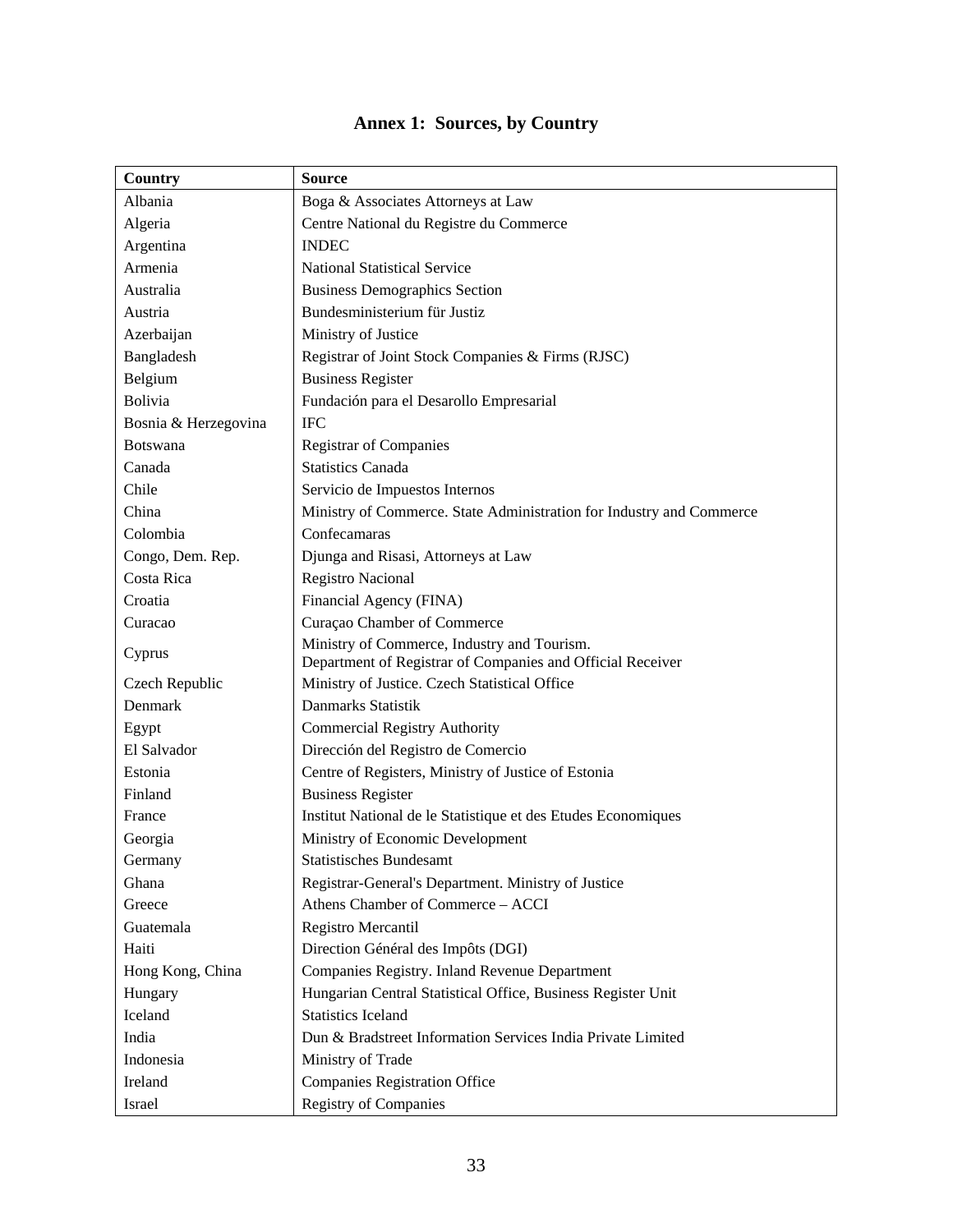| Country             | <b>Source</b>                                                                      |
|---------------------|------------------------------------------------------------------------------------|
| Italy               | InfoCamere                                                                         |
| Jamaica             | <b>Registry of Companies</b>                                                       |
| Japan               | Ministry of Justice                                                                |
| Jordan              | <b>Companies Control Department</b>                                                |
| Kazakhstan          | Agency of Statistics of the Republic of Kazakhstan                                 |
| Kenya               | Iseme, Kamau & Maena Advocates                                                     |
| Latvia              | Ministry of Justice                                                                |
| Lebanon             | Etude Badri et Salim El Meouchi                                                    |
| Lithuania           | State Enterprise Center of Registers. Department of Register of Legal Entities     |
| Luxembourg          | Répertoire des Entreprises                                                         |
| Macedonia FYR       | Macedonia Statistics Office                                                        |
| Madagascar          | Direction Générale Statistique. Ministère de l'économie, des finances et du budget |
| Malawi              | <b>Registry General</b>                                                            |
| Malta               | Registrar of Companies                                                             |
| Mexico              | Mexican Statistical Agency and Labor Ministry                                      |
| Moldova             | <b>State Registration Chamber</b>                                                  |
| Morocco             | Office Marocain de la Propriété                                                    |
| Mozambique          | National Director of the Registry and Notary Offices. Central Investment Center    |
| Netherlands         | Dutch Association of Chambers of Commerce                                          |
| New Zealand         | New Zealand Companies Office                                                       |
| Nigeria             | Corporate Affairs Commission                                                       |
| Norway              | Brønnøysundregistrene                                                              |
| Oman                | Company Registrar's Office, Department of Industry                                 |
| Pakistan            | The Securities and Exchange Commission (SEC)                                       |
| Panama              | Instituto Nacional de Estadística                                                  |
| Peru                | Ministerio de Economia y Finanzas                                                  |
| Poland              | World Bank                                                                         |
| Portugal            | Centro de Formação dos Registos e do Notariado. Ministry of Justice                |
| Romania             | Registrar of Corporations. Office of the Attorney General                          |
| Russia              | <b>Russian SME Resource Center</b>                                                 |
| Senegal             | Agence Nationale de la Statistique et de la Démographie (ANSD)                     |
| Serbia & Montenegro | Department for Statistical Registers and Standards                                 |
|                     | Accounting and Corporate Regulatory Authority (ACRA)                               |
| Singapore           | Business Statistics Division, Singapore Department of Statistics                   |
| Slovak Republic     | Analyses and Information Service Unit, Statistical Office of the Slovak Republic   |
| Slovenia            | <b>AJPES</b>                                                                       |
| South Africa        | Companies and Intellectual Property Registration Office                            |
| Spain               | Registro Mercantil Central de Madrid                                               |
| Sri Lanka           | Board of Investment of Sri Lanka. Registrar of Companies                           |
| Sweden              | Swedish Companies Registration Office                                              |
| Switzerland         | Eidg. Amt für das Handelsregister                                                  |
| Syria               | Federation of Syrian Chambers of Commerce                                          |
| Tanzania            | Business Registration and Licensing Authority (BRELA)                              |
| Thailand            | World Bank                                                                         |
| Togo                | Direction Générale de la Statistique et de la Comptabilité Nationale du Togo       |